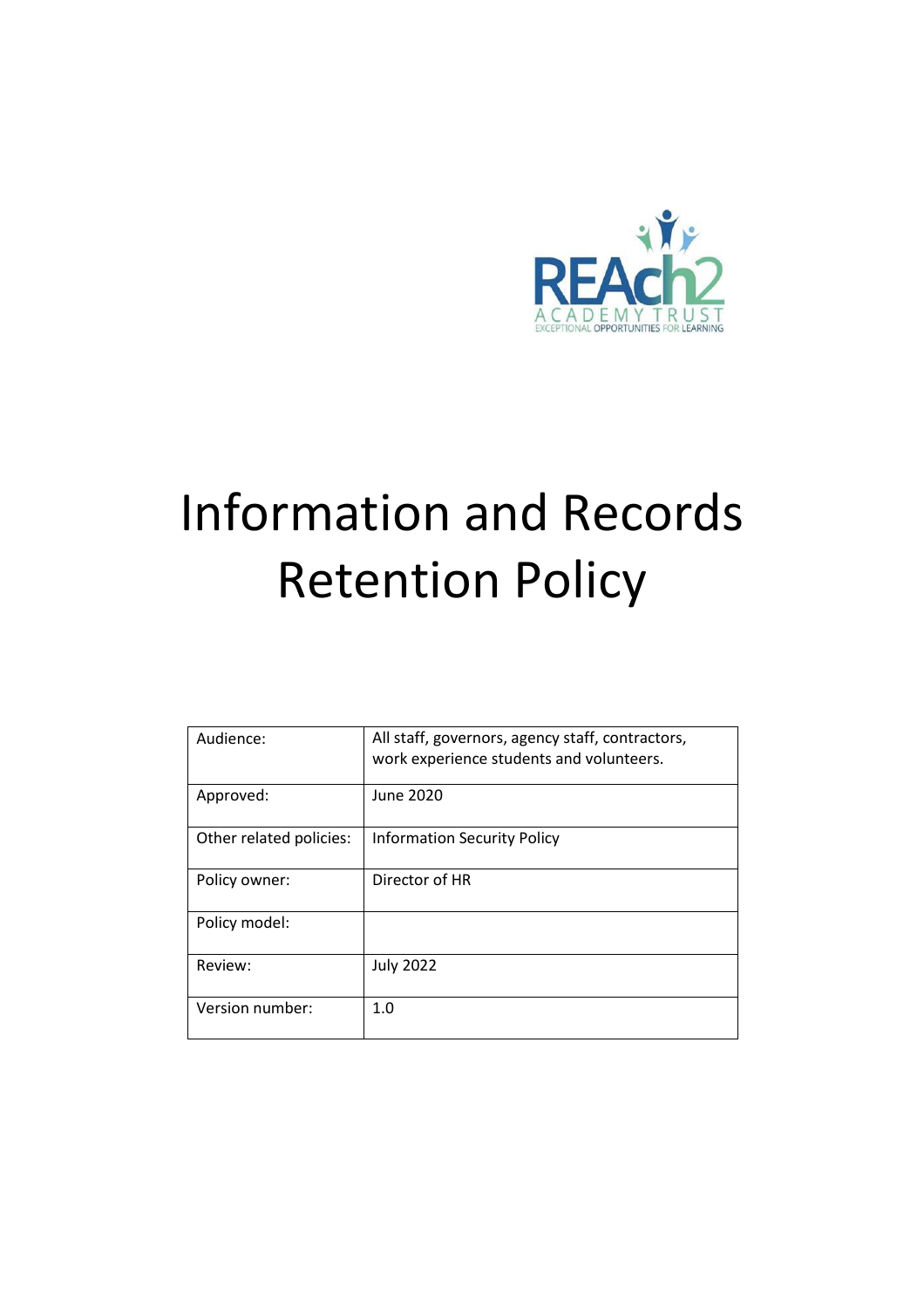

# REAch2 Information and Records Retention Policy

At REAch2, our actions and our intentions as school leaders are guided by our Touchstones:

| Integrity        | We recognise that we lead by example and if we want children to grow up to<br>behave appropriately and with integrity then we must model this behaviour            |
|------------------|--------------------------------------------------------------------------------------------------------------------------------------------------------------------|
| Responsibility   | We act judiciously with sensitivity and care. We don't make excuses, but<br>mindfully answer for actions and continually seek to make improvements                 |
| <b>Inclusion</b> | We acknowledge and celebrate that all people are different and can play a role in<br>the REAch2 family whatever their background or learning style                 |
| Enjoyment        | Providing learning that is relevant, motivating and engaging releases a child's<br>curiosity and fun, so that a task can be tackled and their goals achieved       |
| Inspiration      | Inspiration breathes life into our schools. Introducing children to influential<br>experiences of people and place, motivates them to live their lives to the full |
| Learning         | Children and adults will flourish in their learning and through learning discover a<br>future that is worth pursuing                                               |
| Leadership       | REAch2 aspires for high quality leadership by seeking out talent, developing<br>potential and spotting the possible in people as well as the actual                |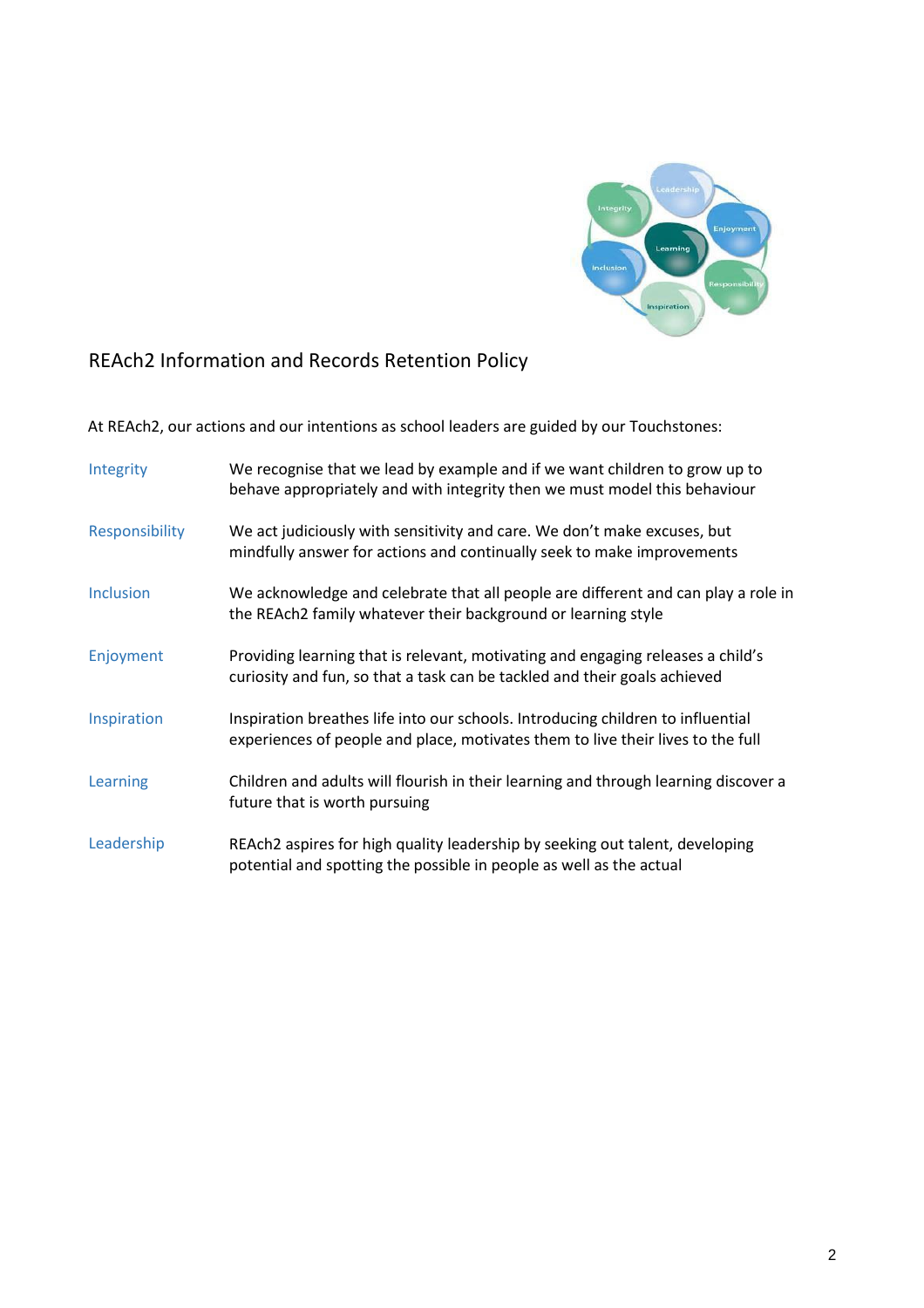### **1. POLICY OVERVIEW**

#### **1.1 Overarching Principles**

Reach2 Multi Academy Trust (the Trust) is committed to being transparent about how it collects and uses the personal data of its staff, pupils, parents, volunteers and visitors in order to meet its data protection obligations. This policy sets out a structured approach to reviewing and destroying records.

#### **1.2 Intended impact**

This policy is intended to support staff and to enable managers to manage data in a way which is fair, consistent and complies with employment legislation. This policy applies to all data, regardless of whether it is in paper or electronic format.

The retention period for each type of record is shown in the table at Appendix 1. In addition, data protection legislation makes it unlawful to keep the information when it is no longer needed for the purpose for which it is held. In practice it means that the Trust should destroy a record promptly once the retention period in the table below has been reached. Occasionally there may be special circumstances which mean that a record should be kept for longer, for example where there is a risk of litigation or a request from an outside body such as the Independent Inquiry into Child Sexual Abuse (IICSA) see below. The Trust will refer to its insurance policies and seek legal advice in these circumstances.

#### **1.3 Roles and responsibilities**

The Trust Board has responsibility for ensuring that staff comply with its obligations under the Data Protection Act and the General Data Protection Regulations (GDPR).

The Headteacher at a school or the Head of Function in the Central Team is responsible to ensure that all staff are aware of their data protection obligations and oversee any queries related to the storing or processing of personal data.

Any questions or concerns about your obligations under this policy should be referred to your line manager, the HR Team, or the Data Protection Officer (DPO). Questions and concerns about technical support, or for assistance with using the Trust's IT systems, should be referred to [it@reach2.org](mailto:it@reach2.org) in the first instance.

#### **1.4 How this policy relates to national guidance and statutory requirements regarding dataprotection**

This policy meets the requirements of the Data Protection Act, the GDPR and guidance published by the Information Commissioner's Office.

In addition, this policy complies with regulation 5 of the Education (Pupil Information) (England) Regulations 2005, which gives parents the right of access to their child's educational record.

This policy does not apply to records connected with commercial activities.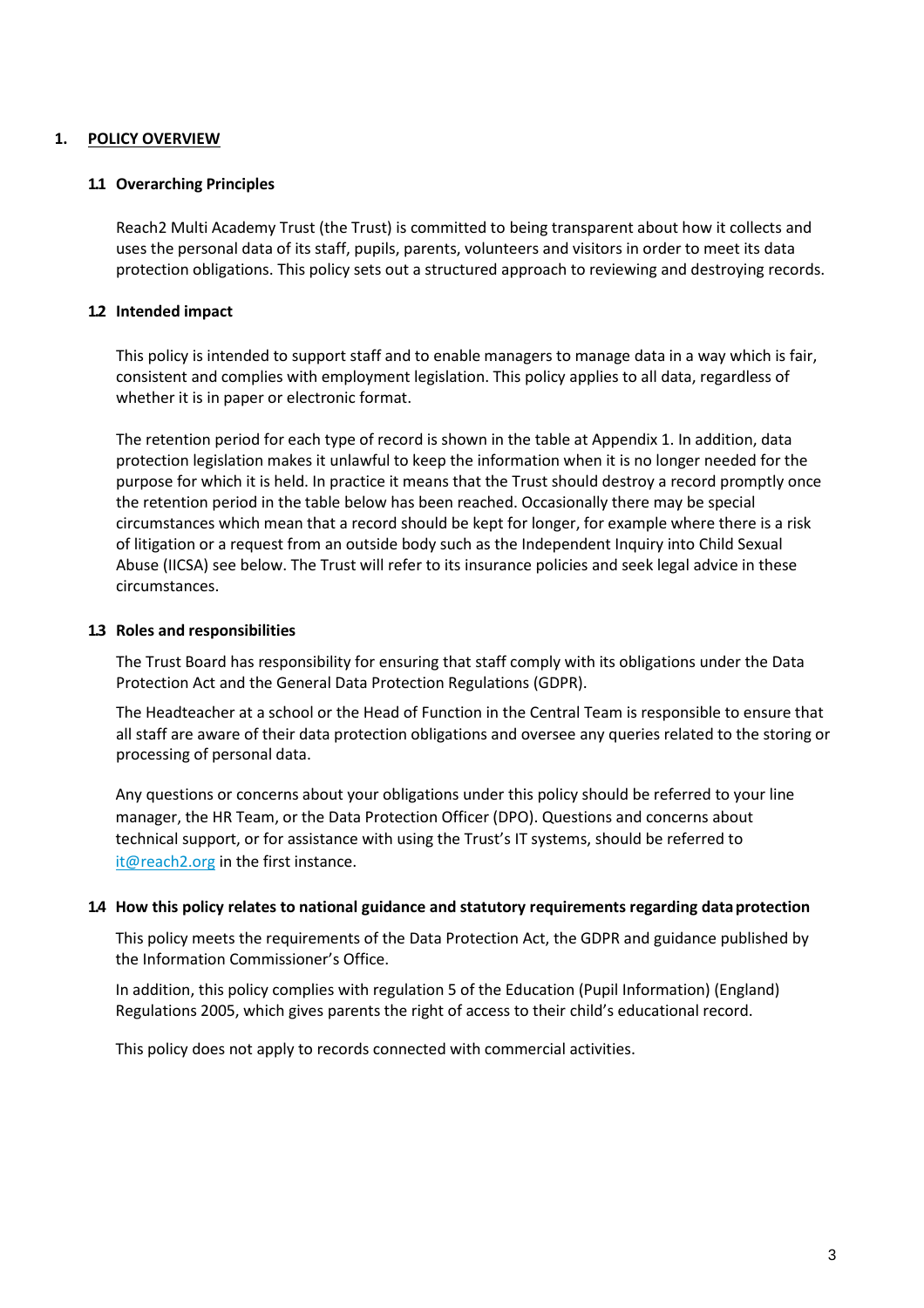## **2. KEY DEFINITIONS**

| <b>Term</b>                                                                 | <b>Definition</b>                                                                                                                                                                                                                                                                                                                                                                                                                                         |
|-----------------------------------------------------------------------------|-----------------------------------------------------------------------------------------------------------------------------------------------------------------------------------------------------------------------------------------------------------------------------------------------------------------------------------------------------------------------------------------------------------------------------------------------------------|
| <b>Personal data</b>                                                        | Any data from which a person can be identified,<br>including data that, when combined with other<br>readily available information, leads to a person<br>being identified                                                                                                                                                                                                                                                                                  |
| Special categories of personal data (formerly -<br>personal sensitive data) | The GDPR singles out some types of personal data<br>as likely to be more sensitive and gives them extra<br>protection. Data such as:<br>Racial or ethnic origin<br>Political opinions<br>Religious of philosophical beliefs,<br>٠<br>Trade union membership<br>٠<br>Genetic data (including inherited or acquired<br>٠<br>genetic characteristics)                                                                                                        |
|                                                                             | Biometric data (where used for identification<br>$\bullet$<br>purposes)<br>Health (physical or mental health, including<br>٠<br>provision of health care services)<br>Sex life<br>$\bullet$<br>Sexual orientation<br>$\bullet$<br>Criminal offence (including criminal<br>٠<br>convictions and offences or related security<br>measures). This is treated as would have been<br>sensitive personal data but is broader and<br>linked to security measures |
| <b>Processing</b>                                                           | Obtaining, recording or holding data                                                                                                                                                                                                                                                                                                                                                                                                                      |
| Data subject                                                                | The person whose personal data is held or<br>processed                                                                                                                                                                                                                                                                                                                                                                                                    |
| Data controller                                                             | A person who, or organisation which, determines<br>how personal data is processed                                                                                                                                                                                                                                                                                                                                                                         |
| Data processor                                                              | A person, other than someone employed by the<br>data controller, who processes the data on behalf<br>of the data controller                                                                                                                                                                                                                                                                                                                               |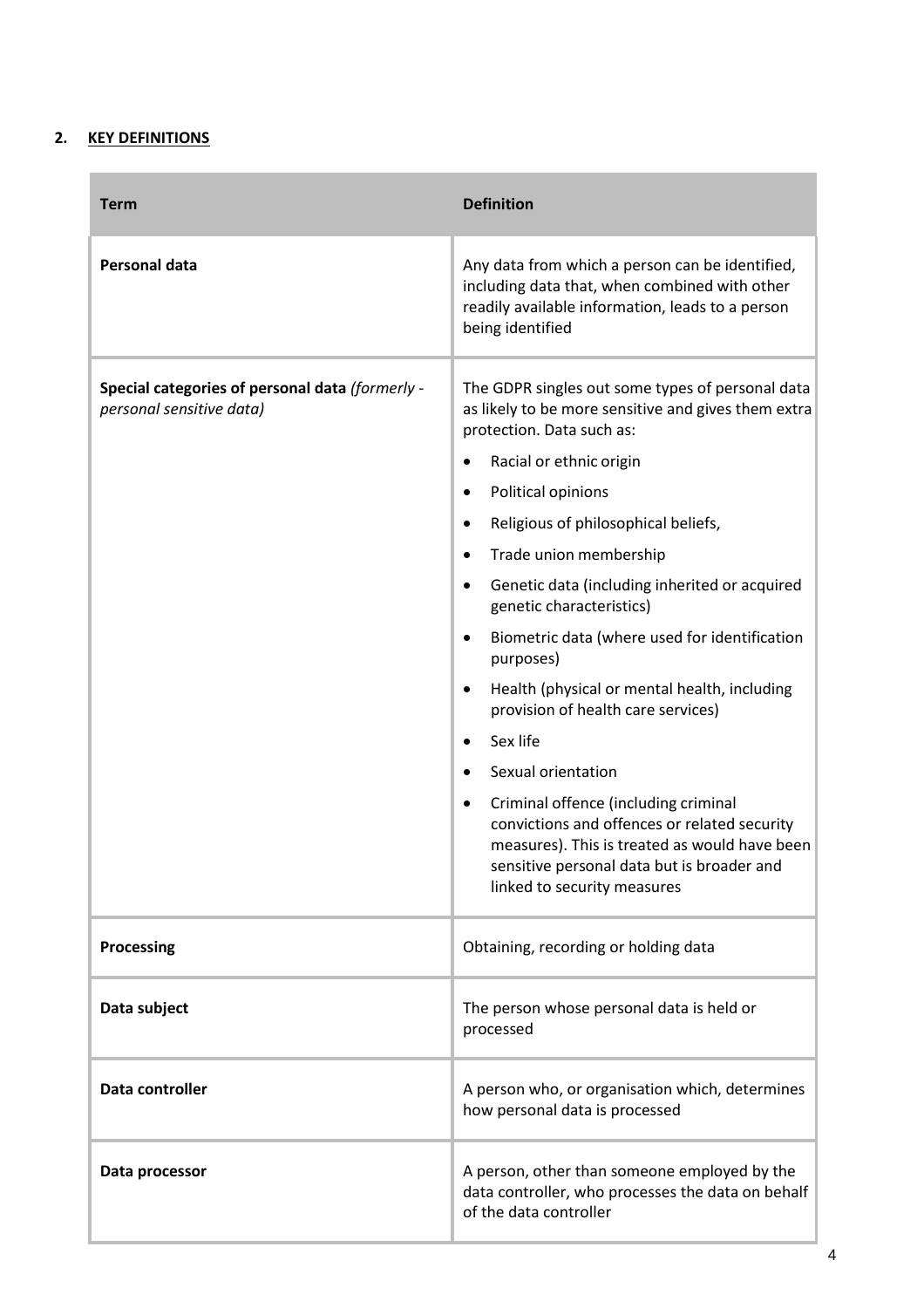#### **3. POLICY PRINCIPLES IN DETAIL**

The retention periods stated in Appendix 1 are the minimum storage requirements. The Trust commits to a data cleanse of its files annually. Accordingly, a 3-year retention period means 3 years plus up to six months to allow the Trust or Academy to securely dispose of the information.

Information must be securely deleted. This applies to paper records, electronic information and biometric information.

The retention periods may be updated at any time in line with requirements by the Trust's insurers who may specify longer retention periods.

If an email falls into one of the categories set out in the table, then it should be filed as soon as is reasonable. 'Routine' emails which do not fall into any of the categories in the table should be deleted as soon as it is no longer required. An example of a routine email is an internal email advising staff that the weekly meeting is cancelled.

End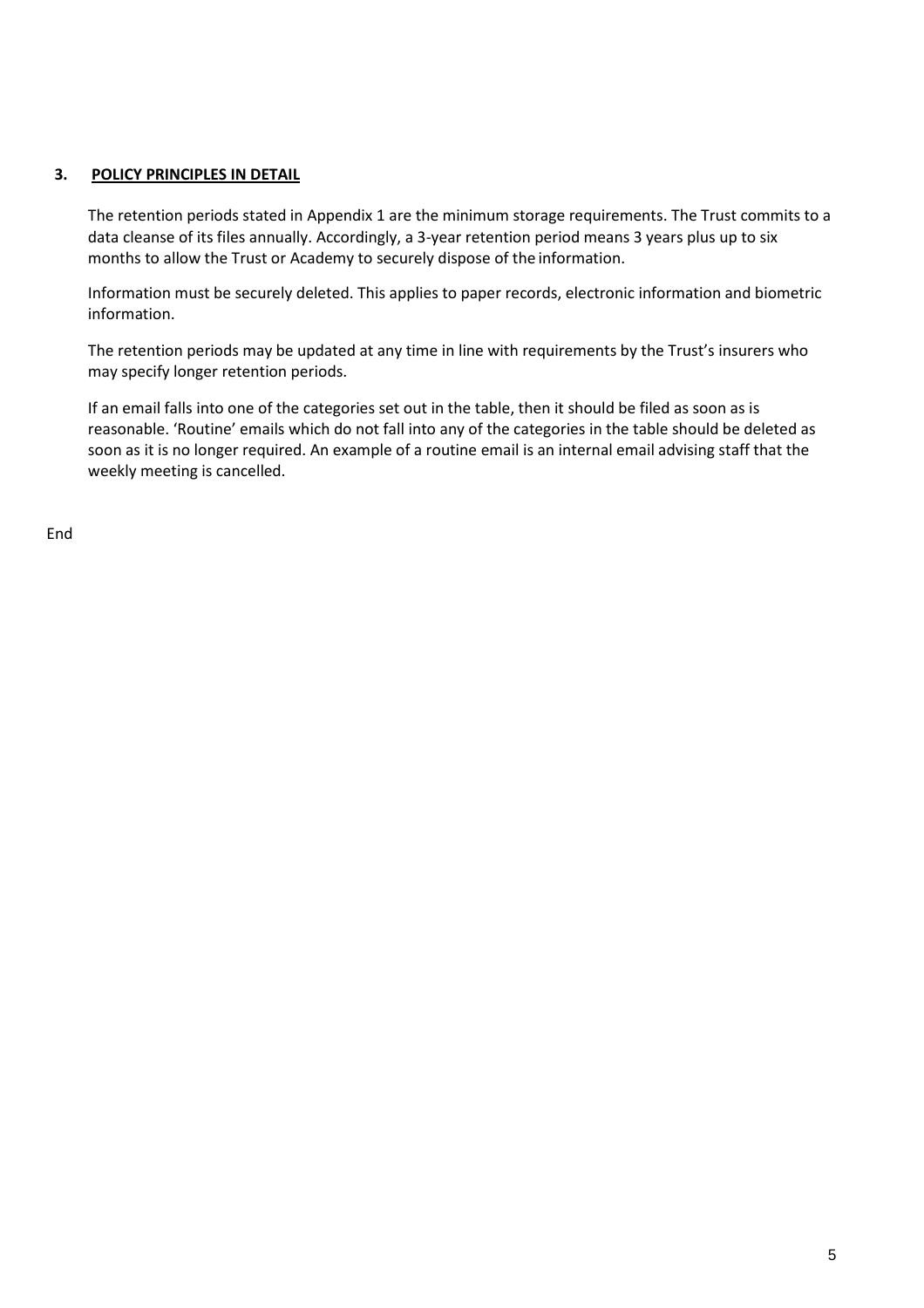|              | Record                                 | <b>Retention period</b>                        | Action at the end of the retention period                                                                                                                                                                                                                                                                                                                                                                                                                                                                                                                                                                                                                                                                                                                               | <b>Retention period</b><br>required by law? |
|--------------|----------------------------------------|------------------------------------------------|-------------------------------------------------------------------------------------------------------------------------------------------------------------------------------------------------------------------------------------------------------------------------------------------------------------------------------------------------------------------------------------------------------------------------------------------------------------------------------------------------------------------------------------------------------------------------------------------------------------------------------------------------------------------------------------------------------------------------------------------------------------------------|---------------------------------------------|
| $\mathbf{1}$ | <b>Pupils</b>                          |                                                |                                                                                                                                                                                                                                                                                                                                                                                                                                                                                                                                                                                                                                                                                                                                                                         |                                             |
| 1.1          | Admission registers<br>(however held)  | 3 years from the date of the last<br>entry     | Transfer to the archives and shred or delete copies and<br>back-ups                                                                                                                                                                                                                                                                                                                                                                                                                                                                                                                                                                                                                                                                                                     | Yes                                         |
| 1.2          | Attendance registers<br>(however held) | 3 years from the date of the last<br>entry     | Review for further retention in the case of contentious<br>dispute<br>SHRED/DELETE including back-ups and copies                                                                                                                                                                                                                                                                                                                                                                                                                                                                                                                                                                                                                                                        | Yes                                         |
| 1.3          | Child protection records               | Date of birth (DOB) of the pupil +<br>50 years | Review for further retention in the case of contentious<br>dispute<br>SHRED/DELETE<br><b>Notes</b><br>$\mathbf{1}$<br>Child protection information must be copied and<br>sent under separate cover to the new school whilst<br>the child is still under 18. Trusts should ensure<br>secure transit and confirmation of receipt should be<br>obtained<br>Where a child is removed from roll to be educated<br>$\overline{2}$<br>at home, the file should be copied to the Local<br>Authority (LA)<br>In accordance with the terms of reference of the<br>3<br>Independent Inquiry into Child Sexual Abuse all<br>schools are required to retain information which<br>relates to allegations (substantiated or not) of<br>organisations and individuals who may have been | No                                          |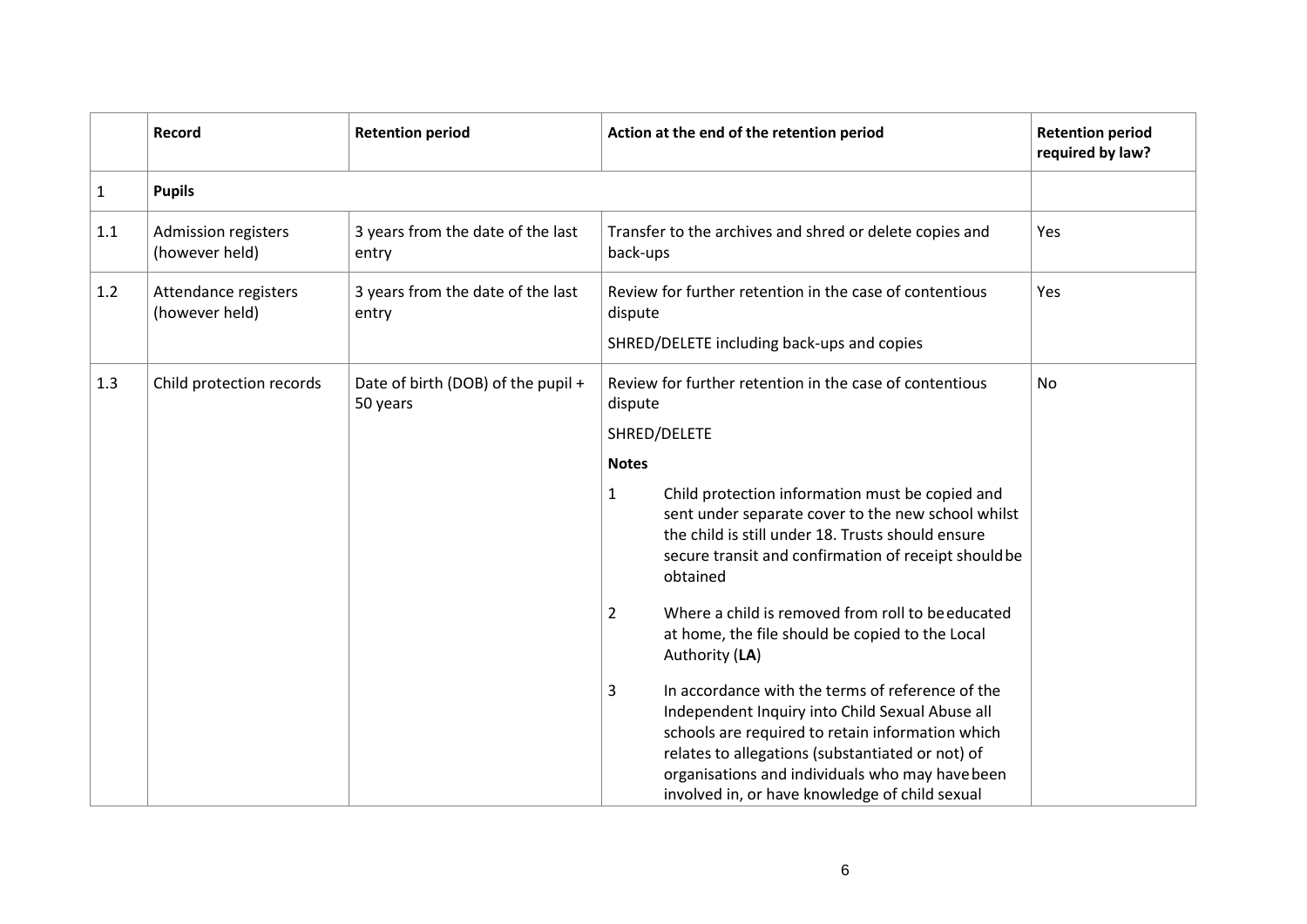|     | Record                                                                                                                       | <b>Retention period</b>                                                                                                                                                                                                                                                                                                                                        | Action at the end of the retention period                                                                                                                                                                                                                                                                                                                                                                            | <b>Retention period</b><br>required by law? |
|-----|------------------------------------------------------------------------------------------------------------------------------|----------------------------------------------------------------------------------------------------------------------------------------------------------------------------------------------------------------------------------------------------------------------------------------------------------------------------------------------------------------|----------------------------------------------------------------------------------------------------------------------------------------------------------------------------------------------------------------------------------------------------------------------------------------------------------------------------------------------------------------------------------------------------------------------|---------------------------------------------|
|     |                                                                                                                              |                                                                                                                                                                                                                                                                                                                                                                | abuse or child sexual exploitation; allegations<br>(substantiated or not) of individuals having engaged<br>in sexual activity with, or having a sexual interest in,<br>children; institutional failures to protect children<br>from sexual abuse or other exploitation. 50 years<br>from the date of birth of the pupil involved should<br>be a sufficient period of retention but this will be<br>kept under review |                                             |
| 1.4 | <b>Biometric information</b><br>(e.g. fingerprints to be<br>used as part of an<br>automated biometric<br>recognition system) | For as long as the Trust requires<br>the information for the automated<br>biometric recognition system                                                                                                                                                                                                                                                         | This information must not be kept for longer than it is<br>needed. The information must be destroyed if the pupil no<br>longer uses the system, when they leave the Trust or where<br>the parent or pupil withdraws consent or the pupil objects<br>to its use                                                                                                                                                       | <b>No</b>                                   |
| 1.5 | Medical records held by<br>the Trust                                                                                         | DOB of the pupil + 24 years<br>The 24-year period is based on the<br>fact that once the child turns 18<br>years old they have a certain<br>amount of time (known as a<br>limitation period) in which to bring<br>claims against the Trust. The<br>longest of these limitation periods<br>is 6 years, albeit that some periods<br>can be extended by the courts | Review for further retention in the case of contentious<br>disputes<br>SHRED/DELETE                                                                                                                                                                                                                                                                                                                                  | <b>No</b>                                   |
| 1.6 | Counselling records held                                                                                                     | DOB of the pupil + 24 years                                                                                                                                                                                                                                                                                                                                    | Review for further retention in the case of contentious                                                                                                                                                                                                                                                                                                                                                              | No                                          |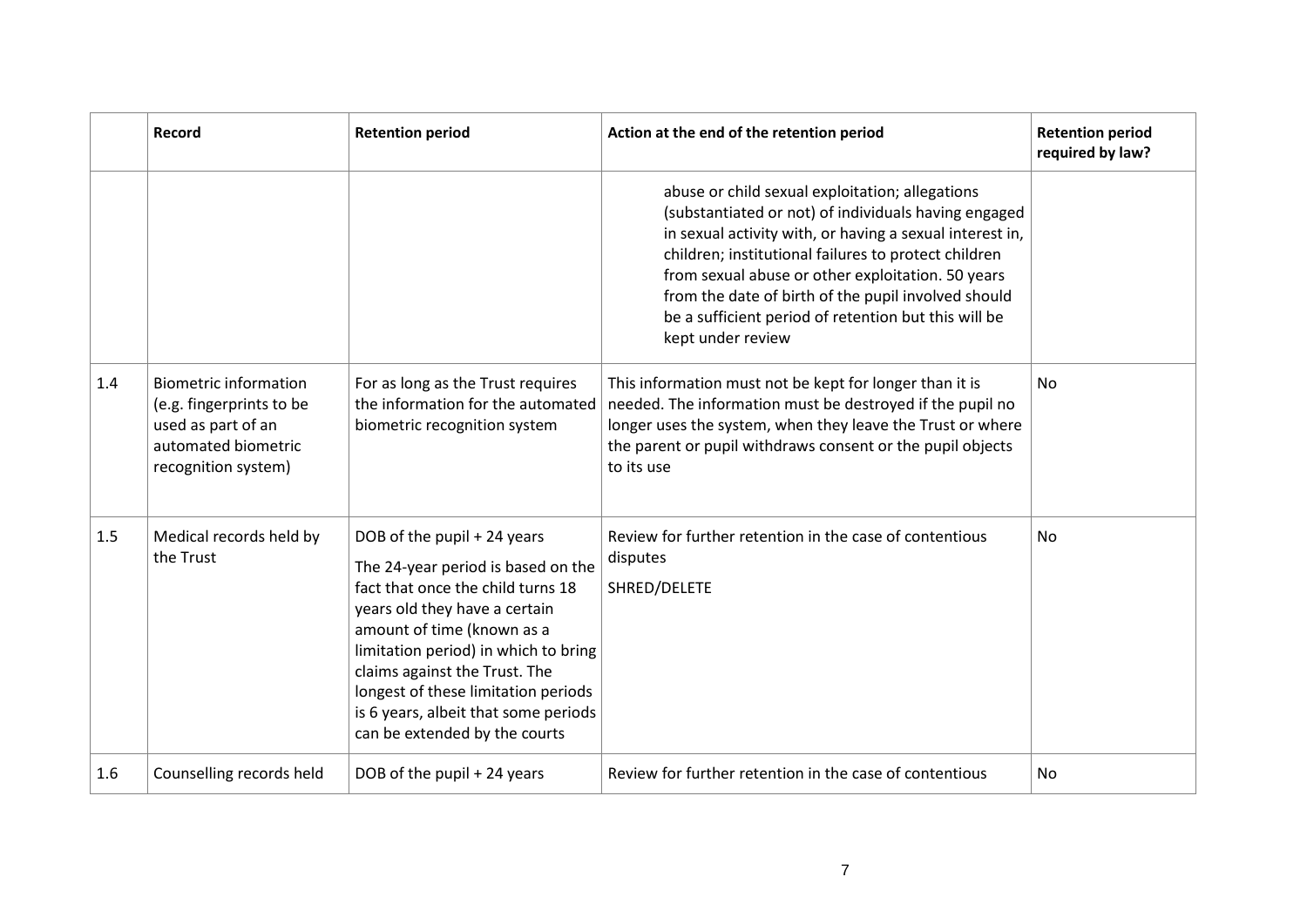|                | Record                                     | <b>Retention period</b>                                                                                                                                                                                      | Action at the end of the retention period                                                                                                                                                           | <b>Retention period</b><br>required by law? |
|----------------|--------------------------------------------|--------------------------------------------------------------------------------------------------------------------------------------------------------------------------------------------------------------|-----------------------------------------------------------------------------------------------------------------------------------------------------------------------------------------------------|---------------------------------------------|
|                | by the Trust                               |                                                                                                                                                                                                              | disputes                                                                                                                                                                                            |                                             |
|                |                                            |                                                                                                                                                                                                              | SHRED/DELETE                                                                                                                                                                                        |                                             |
| $\overline{2}$ | <b>Pupil files</b>                         |                                                                                                                                                                                                              |                                                                                                                                                                                                     |                                             |
| 2.1            | Pupil files, including public              | DOB of the pupil + 24 years                                                                                                                                                                                  | Keep a copy of the pupil file.                                                                                                                                                                      | <b>No</b>                                   |
|                | test scripts, marks and<br>results         |                                                                                                                                                                                                              | Review for further retention in the case of contentious<br>disputes, for example, parental complaints, disciplinary<br>matters, pupil exclusions, bullying incidents and subject<br>access requests |                                             |
| 2.2            | Internal test papers, marks<br>and results | Weekly or monthly tests: Keep<br>until the end of the following<br>term.                                                                                                                                     | Keep for longer if risk of contentious disputes, for example,<br>parental complaints, disciplinary matter, pupil exclusions,<br>bullying incidents and subject access requests                      |                                             |
|                |                                            | Termly or yearly tests: Keep until<br>the end of the following academic<br>year.                                                                                                                             |                                                                                                                                                                                                     |                                             |
|                |                                            | Marks and results:                                                                                                                                                                                           |                                                                                                                                                                                                     |                                             |
|                |                                            | If the purpose of the test is to<br>progress the child (either<br>internally or externally) then keep<br>marks and results in accordance<br>with the retention periods and<br>guidance set out in 2.1 above. |                                                                                                                                                                                                     |                                             |
|                |                                            | If the purpose of the test is for<br>general internal assessment of<br>academic performance then keep                                                                                                        |                                                                                                                                                                                                     |                                             |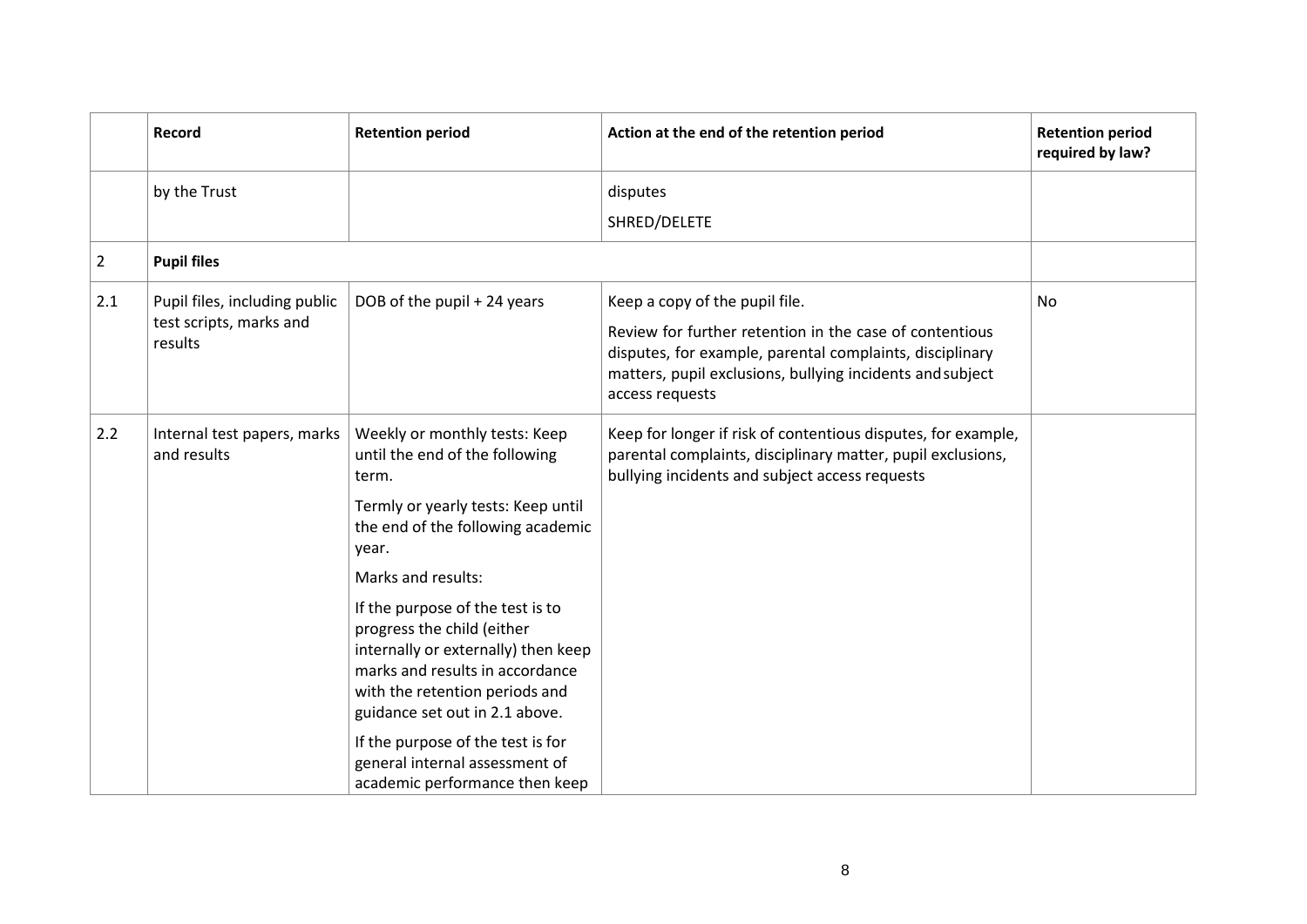|     | Record                                                                                                                                                         | <b>Retention period</b>                                                                                                                                         | Action at the end of the retention period                                                                                            | <b>Retention period</b><br>required by law? |
|-----|----------------------------------------------------------------------------------------------------------------------------------------------------------------|-----------------------------------------------------------------------------------------------------------------------------------------------------------------|--------------------------------------------------------------------------------------------------------------------------------------|---------------------------------------------|
|     |                                                                                                                                                                | marks and results for the same<br>period as the scripts themselves.                                                                                             |                                                                                                                                      |                                             |
| 2.3 | <b>Special Educational Needs</b><br>files, reviews and<br><b>Individual Education Plans</b>                                                                    | DOB of the pupil + 24 years                                                                                                                                     | Retain where there has been a dispute<br>SHRED/DELETE                                                                                | No                                          |
| 2.4 | <b>Statement of Special</b><br><b>Education Needs (SEN) and</b><br><b>Education Healthcare</b><br>(EHC) Plans                                                  | <b>Statements of SEN (including</b><br>appendices) and EHC Plans should<br>not be retained once the pupil has<br>left the Trust                                 | SHRED/DELETE unless legal action pending<br>The Statement / Plan belongs to the LA which makes and<br>maintains the Statement / Plan | Yes                                         |
| 2.5 | Letters authorising<br>absence                                                                                                                                 | 3 years from the date of the last<br>entry on the attendance register                                                                                           | SHRED/DELETE                                                                                                                         | <b>No</b>                                   |
| 3   | <b>Permissions</b>                                                                                                                                             |                                                                                                                                                                 |                                                                                                                                      |                                             |
| 3.1 | Parental permission slips<br>for school trips - where<br>there has been no major<br>incident, accident, injury or<br>near miss involving anyone<br>on the trip | Conclusion of the trip $+3$ years                                                                                                                               | SHRED/DELETE                                                                                                                         | No                                          |
| 3.2 | Parental permission slips<br>for school trips - where<br>there has been a major<br>incident, accident, injury or<br>near miss involving anyone                 | DOB of the pupil involved in the<br>incident + 24 years<br>The permission slips for all pupils<br>on the trip may need to be<br>retained to show that the rules | SHRED/DELETE                                                                                                                         | No                                          |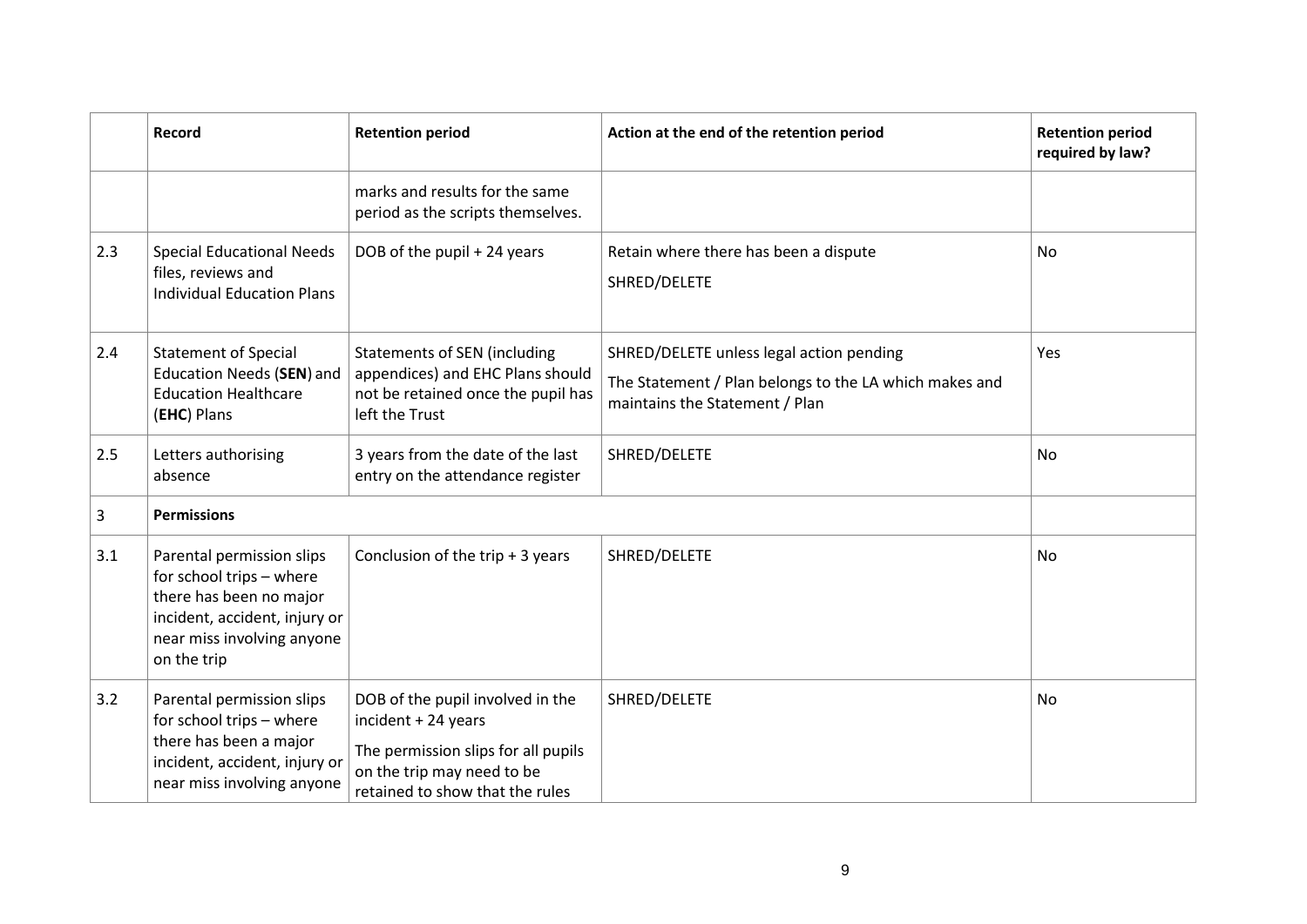|     | Record                                                                              | <b>Retention period</b>                                                                                                                                                                                                        | Action at the end of the retention period                                           | <b>Retention period</b><br>required by law? |
|-----|-------------------------------------------------------------------------------------|--------------------------------------------------------------------------------------------------------------------------------------------------------------------------------------------------------------------------------|-------------------------------------------------------------------------------------|---------------------------------------------|
|     | on the trip                                                                         | had been followed for all pupils                                                                                                                                                                                               |                                                                                     |                                             |
| 4   | <b>Admission department</b>                                                         |                                                                                                                                                                                                                                |                                                                                     |                                             |
| 4.1 | <b>Admission documents</b><br>including enrolment forms                             | 6 years from date of leaving the<br>Trust                                                                                                                                                                                      | Review for further retention in the case of contentious<br>disputes<br>SHRED/DELETE | No                                          |
| 4.2 | <b>Admissions documents</b><br>relating to applicants who<br>did not join the Trust | At least 1 year, subject to<br>requirements for admission<br>appeal documents - see below. If<br>there is a risk that parents or a<br>pupil might bring a claim against<br>the Trust then the documents<br>should be retained. | SHRED/DELETE                                                                        | No                                          |
|     |                                                                                     | The documents can be kept for as<br>long as the Trust considers that<br>they are required, subject to the<br>Trust's obligation not to keep the<br>documents for longer than is<br>necessary                                   |                                                                                     |                                             |
| 4.3 | Documents relating to<br>admission appeal<br>proceedings                            | At least 2 years after appeal<br>procedure has ended.                                                                                                                                                                          | SHRED / DELETE                                                                      | Yes                                         |
| 5   | <b>Employment</b>                                                                   |                                                                                                                                                                                                                                |                                                                                     |                                             |
| 5.1 | Employment or personal                                                              | For at least 6 years after date of                                                                                                                                                                                             | If, on a date no earlier than 6 years after the termination                         | No                                          |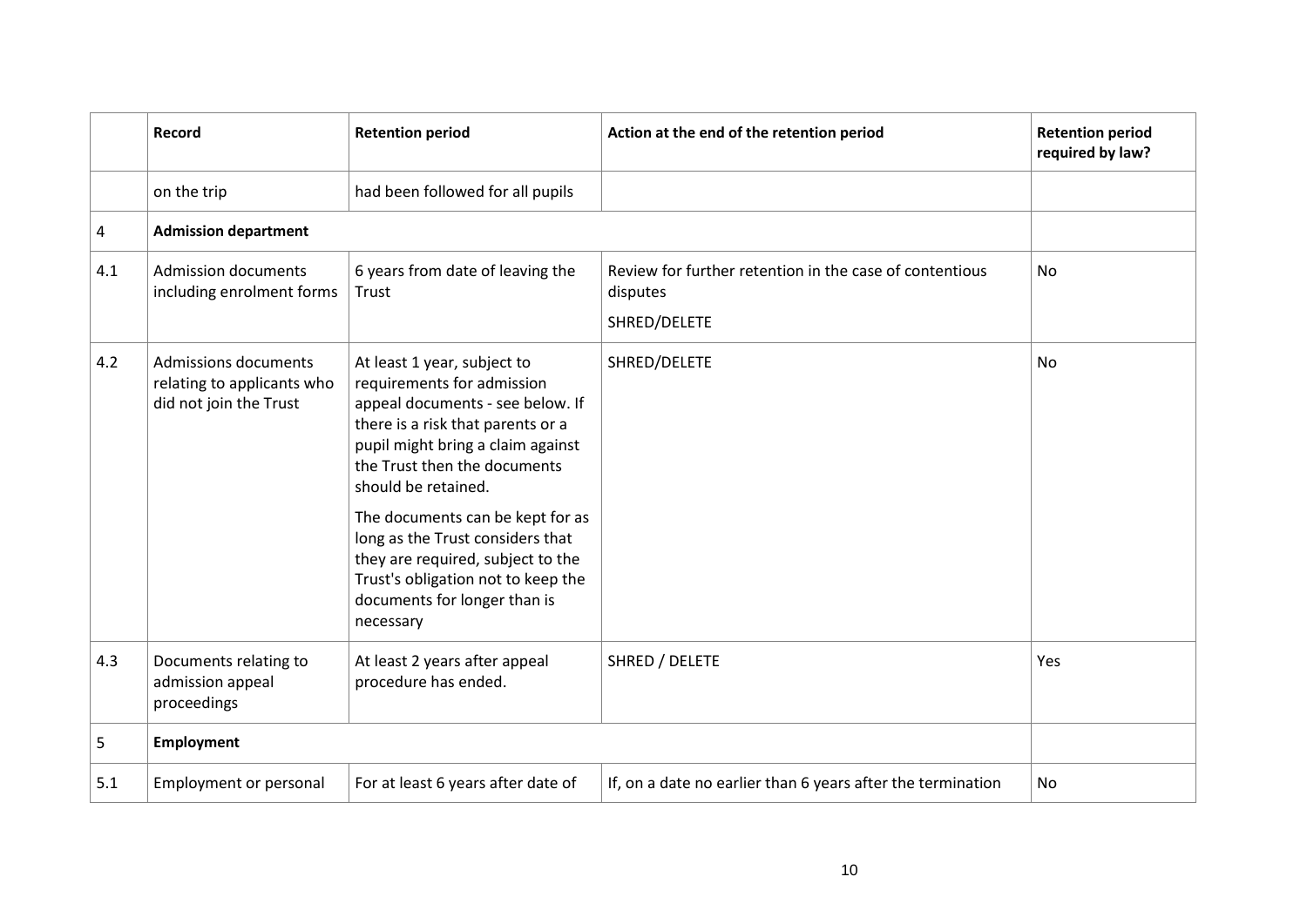|     | Record                                                                                                                               | <b>Retention period</b>                                                                                                                                                                                                                                                                                                                                                                                                                        | Action at the end of the retention period                                                                                                                                                                                                                                                        | <b>Retention period</b><br>required by law? |
|-----|--------------------------------------------------------------------------------------------------------------------------------------|------------------------------------------------------------------------------------------------------------------------------------------------------------------------------------------------------------------------------------------------------------------------------------------------------------------------------------------------------------------------------------------------------------------------------------------------|--------------------------------------------------------------------------------------------------------------------------------------------------------------------------------------------------------------------------------------------------------------------------------------------------|---------------------------------------------|
|     | records including<br>contracts of employment,<br>changes to terms and<br>condition, disciplinary<br>matters, grievance<br>procedures | termination of employment<br>For at least 12 years after date of<br>termination if any of the<br>documents were signed as a deed                                                                                                                                                                                                                                                                                                               | date, there has been no recent contact from the relevant<br>individual and no apparent breach of contract claim,<br>dispose securely of documentation unless there are child<br>protection concerns. Records of anyone with child<br>protection concerns (even if not proven) should be retained |                                             |
| 5.2 | Single central register<br>(SCR)                                                                                                     | Should the Trust be notified of a<br>historic abuse claim or should a<br>former member of staff commit<br>offences elsewhere the Trust may<br>need to demonstrate that it<br>carried out all required checks<br>prior to an employee starting,<br>when they were carried and out<br>and by whom. The SCR entry for<br>each former member of staff will<br>be retained indefinitely either on<br>an archive SCR or within the<br>personal file. |                                                                                                                                                                                                                                                                                                  | <b>No</b>                                   |
| 5.3 | Records and documents<br>relating to membership of<br>and contributions to the<br><b>Teachers' Pension Scheme</b><br>and LGPS        | Indefinitely                                                                                                                                                                                                                                                                                                                                                                                                                                   | Decisions in relation to the Teachers' Pension Scheme may<br>have ramifications beyond 6 years, and may be queried at<br>any time by members and the relevant Pension Scheme                                                                                                                     | No                                          |
| 5.4 | <b>Employment references</b><br>received and references<br>provided (where no                                                        | While employment continues and<br>at least for 10 years after the<br>person has retired or until the                                                                                                                                                                                                                                                                                                                                           | SHRED/DELETE                                                                                                                                                                                                                                                                                     | No                                          |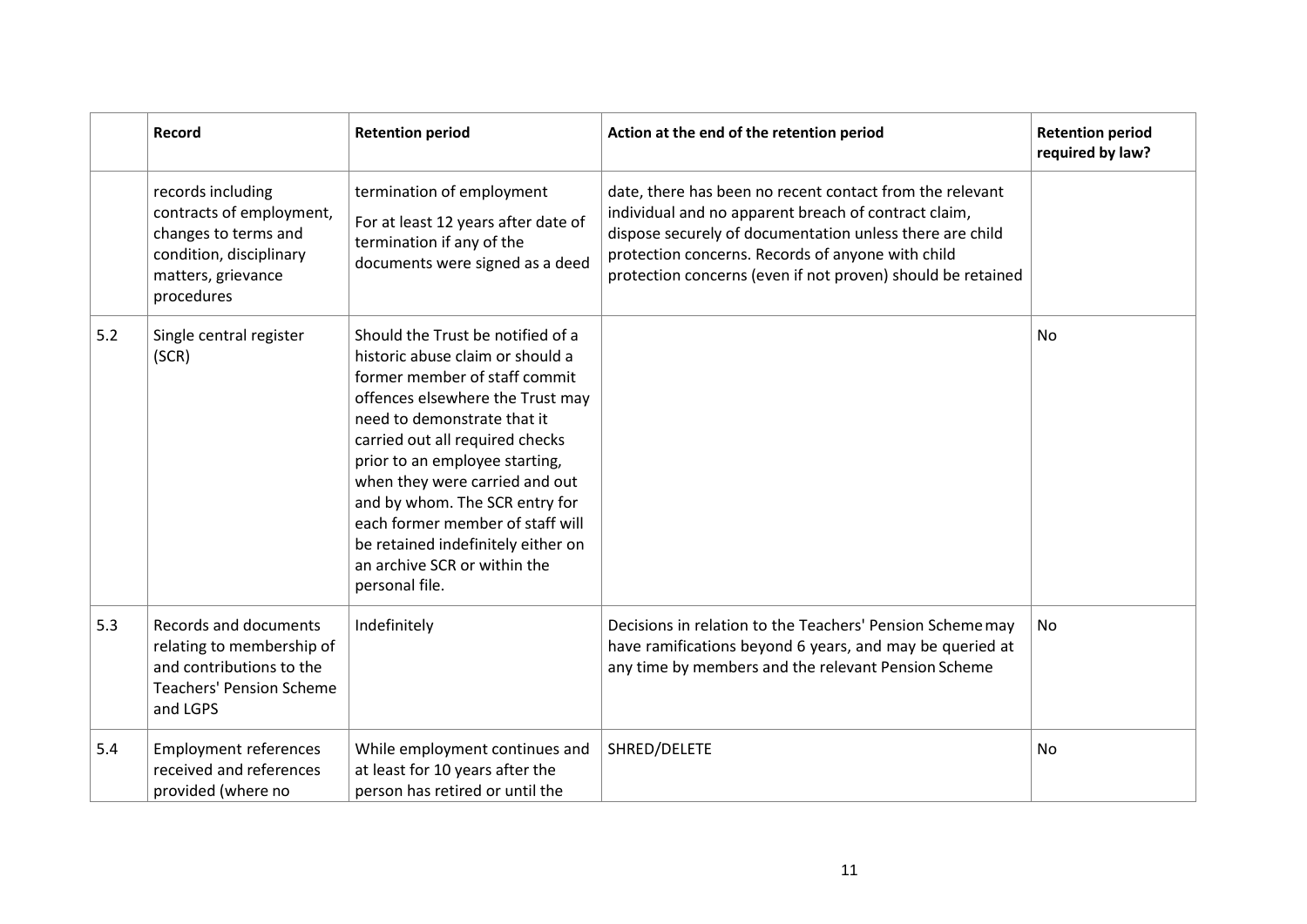|     | Record                                                                                                                                                                          | <b>Retention period</b>                                                                                                           | Action at the end of the retention period                                                                                                                             | <b>Retention period</b><br>required by law? |
|-----|---------------------------------------------------------------------------------------------------------------------------------------------------------------------------------|-----------------------------------------------------------------------------------------------------------------------------------|-----------------------------------------------------------------------------------------------------------------------------------------------------------------------|---------------------------------------------|
|     | safeguarding concerns<br>have arisen or are known)                                                                                                                              | individual reaches the age of 75,<br>whichever is the later                                                                       |                                                                                                                                                                       |                                             |
| 5.5 | <b>Employment reference</b><br>where an individual's<br>employment ended for a<br>safeguarding reason or<br>where safeguarding was<br>outstanding at the time of<br>termination | At least for 10 years after the<br>person has retired or until the<br>individual reaches the age of 75,<br>whichever is the later | Consider whether any recent reference requests for the<br>relevant individual or new concerns raised by social services<br>or other agencies<br>If none, SHRED/DELETE | <b>Yes</b>                                  |
| 5.6 | Working time opt-out<br>forms                                                                                                                                                   | 2 years from the date on which<br>they were entered into (not<br>applicable to many staff)                                        | SHRED/DELETE                                                                                                                                                          | Yes                                         |
| 5.7 | Records to show<br>compliance with the<br><b>Working Time Regulations</b>                                                                                                       | 2 years after the relevant period<br>(as above)                                                                                   | SHRED/DELETE                                                                                                                                                          | Yes                                         |
| 5.8 | Payroll and wage records<br>These include records of:<br>• Details on overtime<br>•Bonuses<br>•Expenses<br>•Benefits in kind                                                    | 6 years from the financial year end<br>in which payments are made                                                                 | SHRED/DELETE                                                                                                                                                          | Yes                                         |
| 5.9 | <b>PAYE Records</b>                                                                                                                                                             | 6 years as they may fall within the<br>definition of payroll and wage                                                             | SHRED/DELETE                                                                                                                                                          | Yes                                         |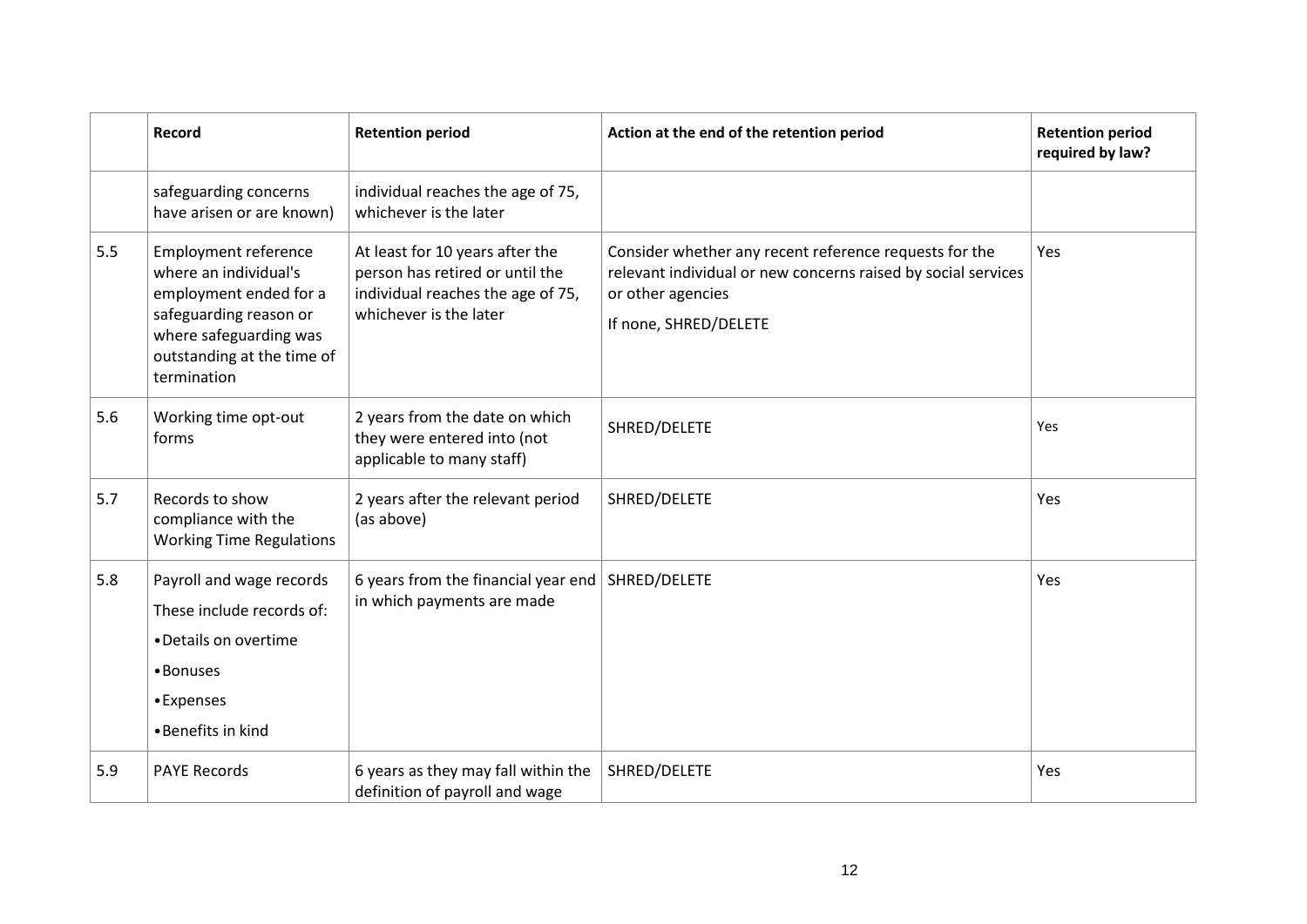|      | Record                                                                                                                                           | <b>Retention period</b>                                                                                      | Action at the end of the retention period | <b>Retention period</b><br>required by law? |
|------|--------------------------------------------------------------------------------------------------------------------------------------------------|--------------------------------------------------------------------------------------------------------------|-------------------------------------------|---------------------------------------------|
|      |                                                                                                                                                  | records.                                                                                                     |                                           |                                             |
| 5.10 | Maternity/paternity<br>records<br>These include:                                                                                                 | 3 years after the end of the tax<br>year in which the maternity pay<br>period ends                           | SHRED/DELETE                              | Yes                                         |
|      | • Records regarding<br>maternity payments made<br>save for where those<br>include payroll records.                                               |                                                                                                              |                                           |                                             |
|      | • Maternity certificates<br>showing the expected<br>week of confinement                                                                          |                                                                                                              |                                           |                                             |
| 5.11 | Sickness records required<br>for the purposes of<br>Statutory Sick Pay (SSP)                                                                     | During employment and for a<br>period of 3 years after<br>employment has ended                               | SHRED/DELETE                              | Yes                                         |
| 5.12 | Records in relation to<br>hours worked and<br>payments made to<br>workers                                                                        | For a period of 3 years beginning<br>with the last day of the following<br>month to which the records relate | SHRED/DELETE                              | Yes                                         |
| 5.13 | Consents for the<br>processing of personal<br>data and sensitive personal<br>data (known as special<br>category personal data<br>under the GDPR) | For as long as the data is being<br>processed and up to 6 years after                                        | SHRED/DELETE                              | Yes                                         |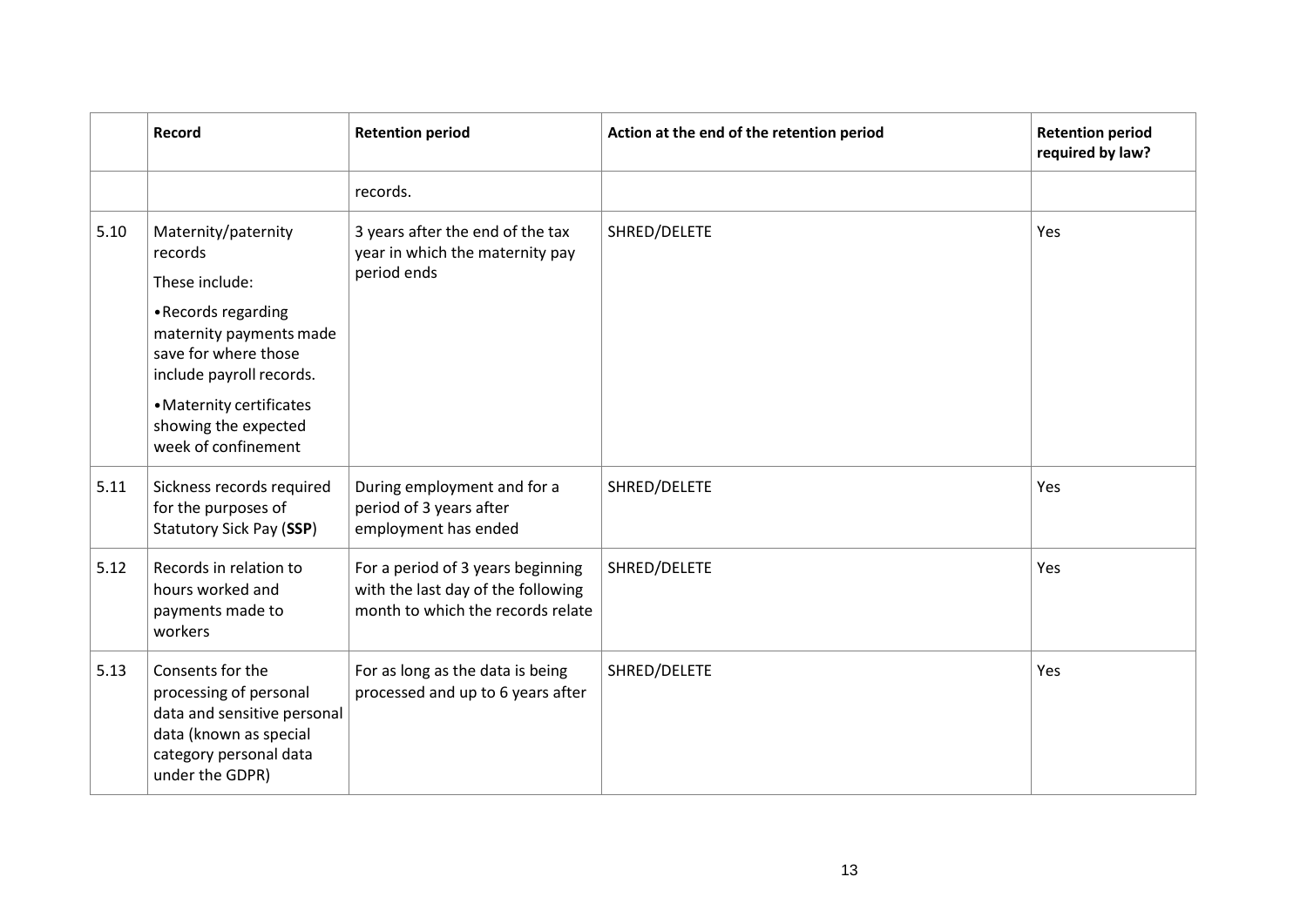|      | Record                                                                                               | <b>Retention period</b>                                                                                                                                                                                                | Action at the end of the retention period                                                  | <b>Retention period</b><br>required by law? |
|------|------------------------------------------------------------------------------------------------------|------------------------------------------------------------------------------------------------------------------------------------------------------------------------------------------------------------------------|--------------------------------------------------------------------------------------------|---------------------------------------------|
| 5.14 | <b>Disclosure and Barring</b><br>Service (DBS) checks and<br>disclosures of criminal<br>record forms | Dispose of securely after the<br>recruitment process unless<br>assessed as relevant to ongoing<br>employment relationship. Once a<br>conviction is spent, should be<br>deleted unless it is an excluded<br>profession. | Enter DBS certificate number, date, initials on Single Central<br>Register<br>SHRED/DELETE | Yes                                         |
| 5.15 | Immigration checks                                                                                   | Throughout employment and then<br>retained for 2 years after the end<br>of employment                                                                                                                                  | SHRED/DELETE                                                                               | Yes                                         |
| 5.16 | Recruitment records of<br>unsuccessful candidates                                                    | 6 months after notifying<br>unsuccessful candidates                                                                                                                                                                    | SHRED/DELETE                                                                               | No                                          |
| 5.17 | Personal and training<br>records                                                                     | Whilst employment continues and<br>up to 6 years after employment<br>ceases                                                                                                                                            | SHRED/DELETE                                                                               | <b>No</b>                                   |
| 5.18 | Annual leave records                                                                                 | Retained for 6 years after<br>employment ceases                                                                                                                                                                        | SHRED/DELETE                                                                               | <b>No</b>                                   |
| 5.19 | Collective<br>/ workforce agreements                                                                 | 6 years after the agreement<br>comes to an end                                                                                                                                                                         | SHRED/DELETE                                                                               | <b>No</b>                                   |
| 5.20 | <b>Works Council minutes</b>                                                                         | Permanently                                                                                                                                                                                                            | N/A                                                                                        | No                                          |
| 5.21 | Employee's bank details                                                                              | Until last payment made                                                                                                                                                                                                | SHRED/DELETE                                                                               | No                                          |
| 5.22 | Records of advances or                                                                               | Whilst employment continues and                                                                                                                                                                                        | SHRED/DELETE                                                                               | No                                          |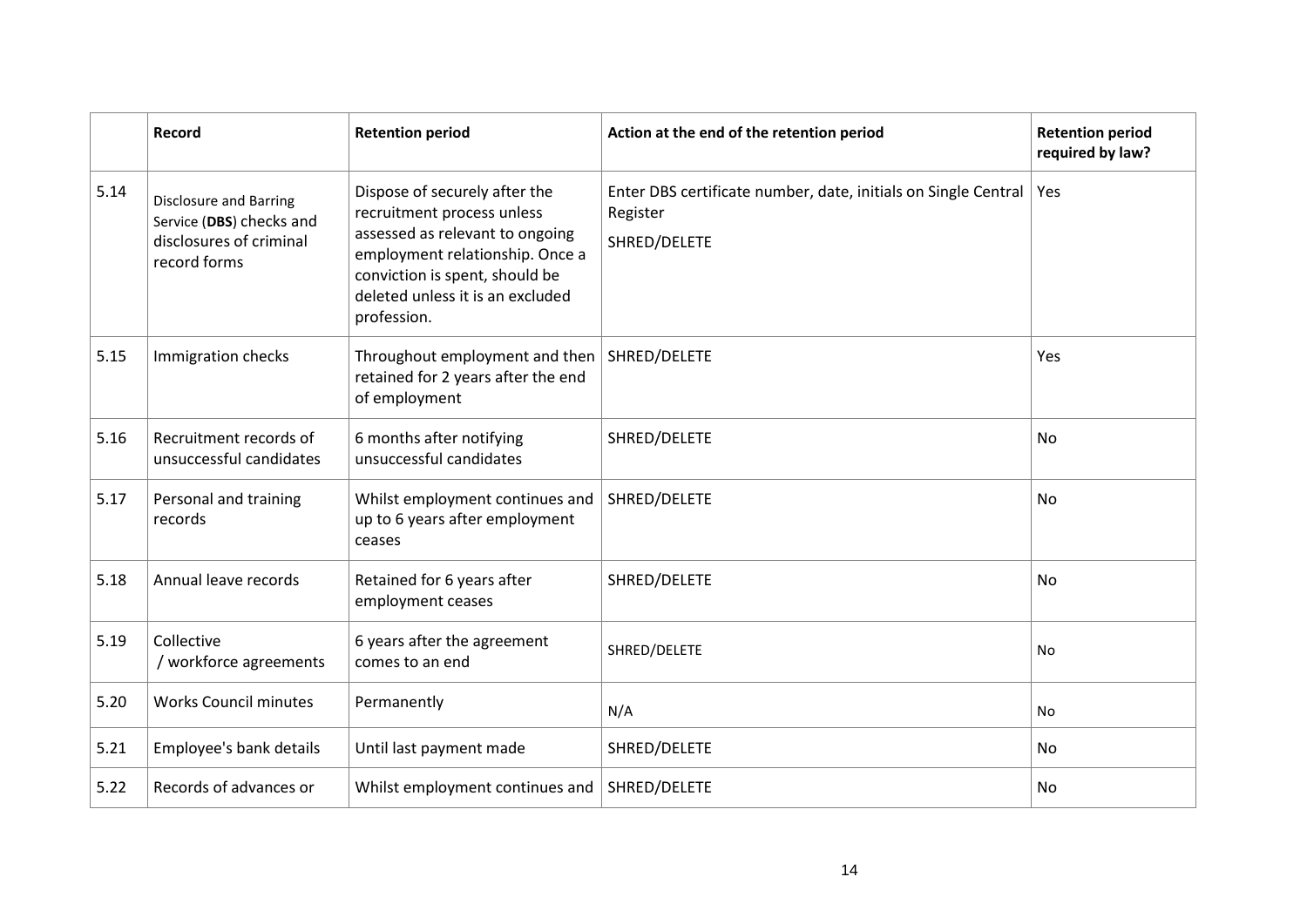|      | Record                                                                                                                                                                                        | <b>Retention period</b>                                                                    | Action at the end of the retention period                                                                 | <b>Retention period</b><br>required by law? |
|------|-----------------------------------------------------------------------------------------------------------------------------------------------------------------------------------------------|--------------------------------------------------------------------------------------------|-----------------------------------------------------------------------------------------------------------|---------------------------------------------|
|      | loans to an employee                                                                                                                                                                          | up to 6 years after repayment                                                              |                                                                                                           |                                             |
| 5.23 | <b>Death Benefit Nomination</b><br>and Revocation Forms                                                                                                                                       | Whilst employment continues and<br>up to 6 years after payment of<br>benefit               | SHRED/DELETE                                                                                              | No                                          |
| 6    | Health and safety information - employees                                                                                                                                                     |                                                                                            |                                                                                                           |                                             |
| 6.1  | Reportable injuries,<br>diseases and dangerous<br>occurrences (RIDDOR)<br>reports or own record                                                                                               | 3 years from the date of record<br>If disease - indefinitely                               | Review for further retention in the case of enforcement<br>action or contentious disputes<br>SHRED/DELETE | Yes <sup>1</sup>                            |
| 6.2  | First aid / accident book<br>entry                                                                                                                                                            | 3 years from the date of injury or<br>last record in the book<br>If disease - indefinitely | Review for further retention in the case of enforcement<br>action or contentious disputes SHRED/DELETE    | Yes <sup>2</sup>                            |
| 6.3  | Records of maintenance,<br>examination and test<br>control measures relating<br>to substances hazardous to<br>health under the Control<br>of Substances Hazardous<br>to Health (COSHH) regime | 5 years                                                                                    | Review for further retention in the case of enforcement<br>action contentious disputes SHRED/DELETE       | Yes <sup>3</sup>                            |
| 6.4  | Health records for                                                                                                                                                                            | At least 40 years from the date if                                                         | Review for further retention in the case of enforcement                                                   | Yes                                         |

<sup>1</sup>Regulation 12(2) Reporting of Injuries, Diseases and Dangerous Occurrences Regulations 2013

<sup>2</sup>Regulation 25(3)(b) Social Security (Claims and Payments) Regulations 1979

<sup>3</sup> Regulation 9(4) Control of Substances Hazardous to Health Regulations 2002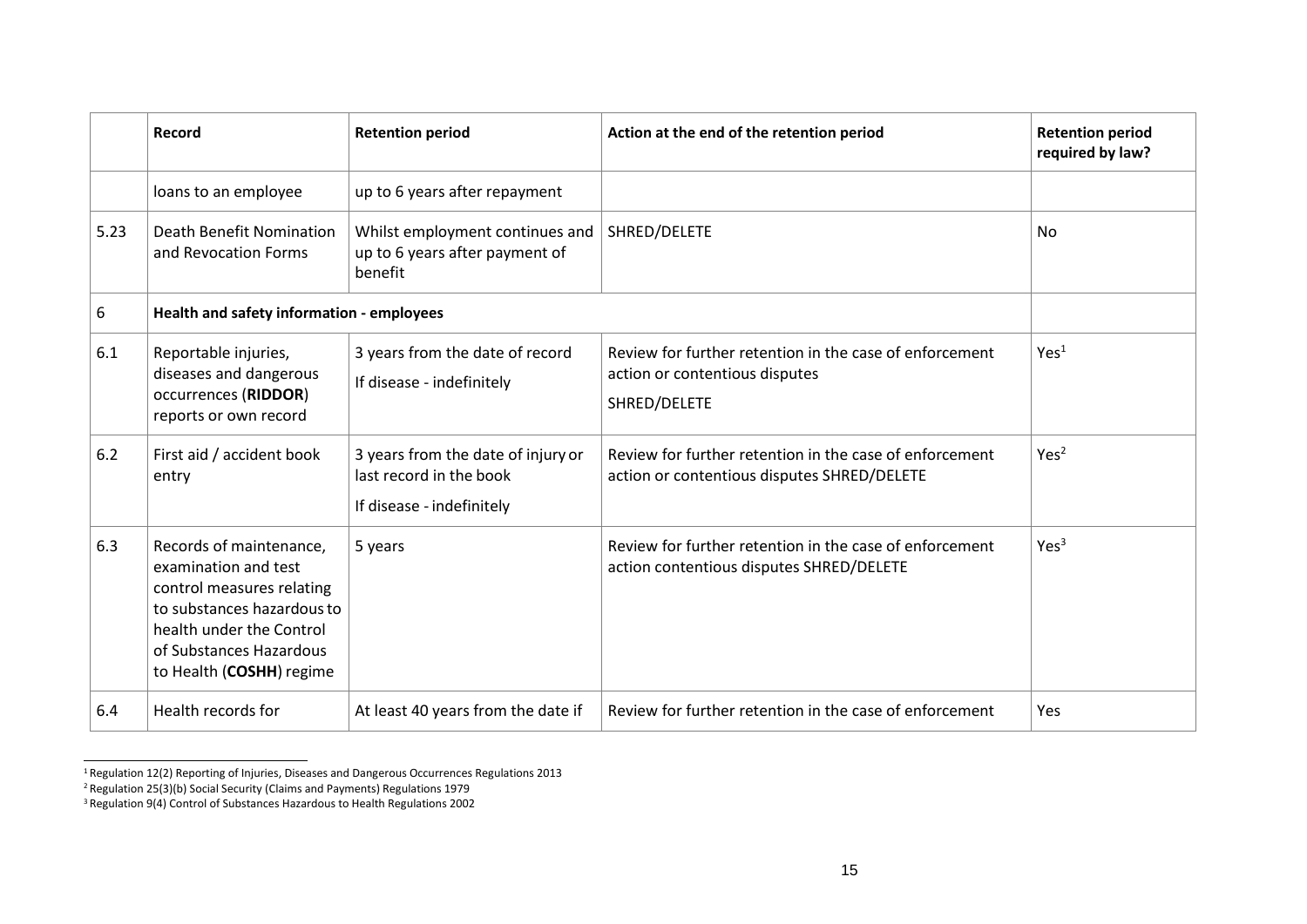|     | Record                                                                                                                                                                                         | <b>Retention period</b>                                                                                                                                         | Action at the end of the retention period                                                              | <b>Retention period</b><br>required by law? |
|-----|------------------------------------------------------------------------------------------------------------------------------------------------------------------------------------------------|-----------------------------------------------------------------------------------------------------------------------------------------------------------------|--------------------------------------------------------------------------------------------------------|---------------------------------------------|
|     | licensable asbestos work                                                                                                                                                                       | the last entry                                                                                                                                                  | action contentious disputes<br>SHRED/DELETE                                                            |                                             |
| 6.5 | Medical surveillance<br>certificate for licensable<br>asbestos work                                                                                                                            | At least 4 years from the date it<br>was issued                                                                                                                 | Review for further retention in the case of enforcement<br>action contentious disputes<br>SHRED/DELETE | Yes                                         |
| 6.6 | Records of air monitoring<br>for asbestos                                                                                                                                                      | Where a health record is required<br>at least 40 years from the date if<br>the last entry<br>In other cases at least 5 years<br>from the date of the last entry |                                                                                                        | Yes                                         |
| 6.7 | Records of examinations,<br>tests and repairs carried<br>out in respect of exhaust<br>or respiratory protective<br>equipment under the<br><b>Control of Asbestos</b><br>Regulations 2012 (CAR) | 5 years                                                                                                                                                         | Review for further retention in the case of enforcement<br>action contentious disputes<br>SHRED/DELETE | Yes                                         |
| 6.8 | Examination<br>/ report of defect for<br>power presses                                                                                                                                         | 2 years                                                                                                                                                         | Review for further retention in the case of enforcement<br>action or contentious disputes SHRED/DELETE | Yes <sup>4</sup>                            |

<sup>4</sup> Regulation 35(1) Provision and Use of Work Equipment Regulations 1998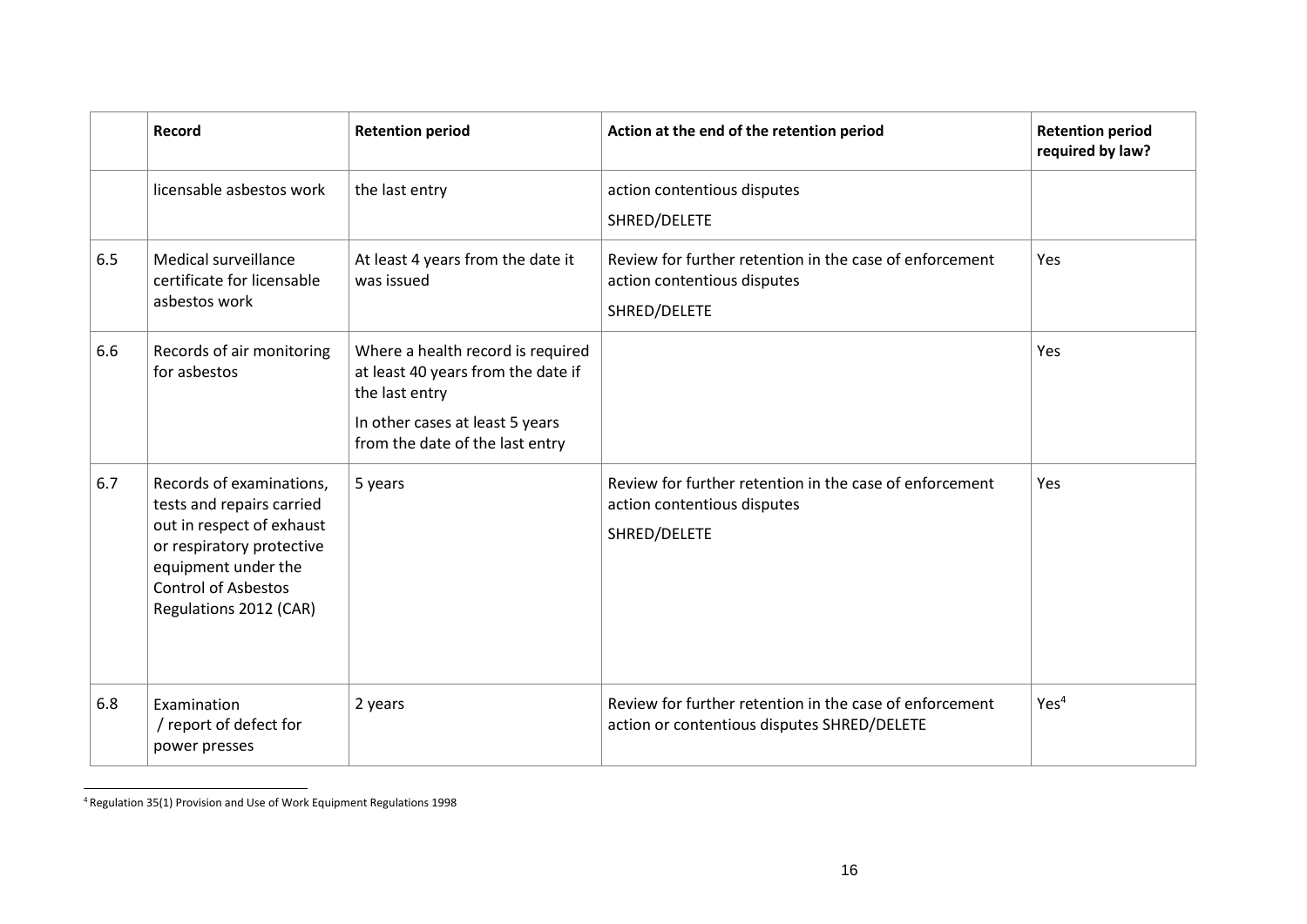|     | Record                                                                                                   | <b>Retention period</b>                                                                                                                                                                                                                                                                                                                                    | Action at the end of the retention period                                                                 | <b>Retention period</b><br>required by law? |
|-----|----------------------------------------------------------------------------------------------------------|------------------------------------------------------------------------------------------------------------------------------------------------------------------------------------------------------------------------------------------------------------------------------------------------------------------------------------------------------------|-----------------------------------------------------------------------------------------------------------|---------------------------------------------|
| 6.9 | Records of water<br>monitoring, inspection,<br>testing, checks and control<br>measures for legionellosis | 5 years from the date of the last<br>entry                                                                                                                                                                                                                                                                                                                 | Review for further retention in the case of enforcement<br>action or contentious disputes<br>SHRED/DELETE | Yes <sup>5</sup>                            |
| 7   | Health and safety information - pupils                                                                   |                                                                                                                                                                                                                                                                                                                                                            |                                                                                                           |                                             |
| 7.1 | Accident reports including<br>first aid<br>/ accident book                                               | DOB of the pupil involved in the<br>incident + 21 years; or<br>3 years from the date of an<br>incident which may become<br>contentious if the pupil was 18<br>years old at the date of the<br>incident                                                                                                                                                     | Review for further retention in the case of enforcement<br>action or contentious disputes<br>SHRED/DELETE | No                                          |
| 7.2 | Reportable injuries,<br>diseases and dangerous<br>occurrences (RIDDOR)<br>reports or own record          | Minimum statutory retention<br>period is at least 3 years. In<br>circumstances where a pupil is<br>involved in an accident, the record<br>should be kept for DOB of the<br>pupil involved in the incident + 21<br>years; or<br>3 years from the date of an<br>incident which may become<br>contentious if the pupil was 18<br>years old at the date of the | Review for further retention in the case of enforcement<br>action or contentious disputes<br>SHRED/DELETE | Yes                                         |

<sup>5</sup> Regulation 9(4) Control of Substances Hazardous to Health Regulations 2002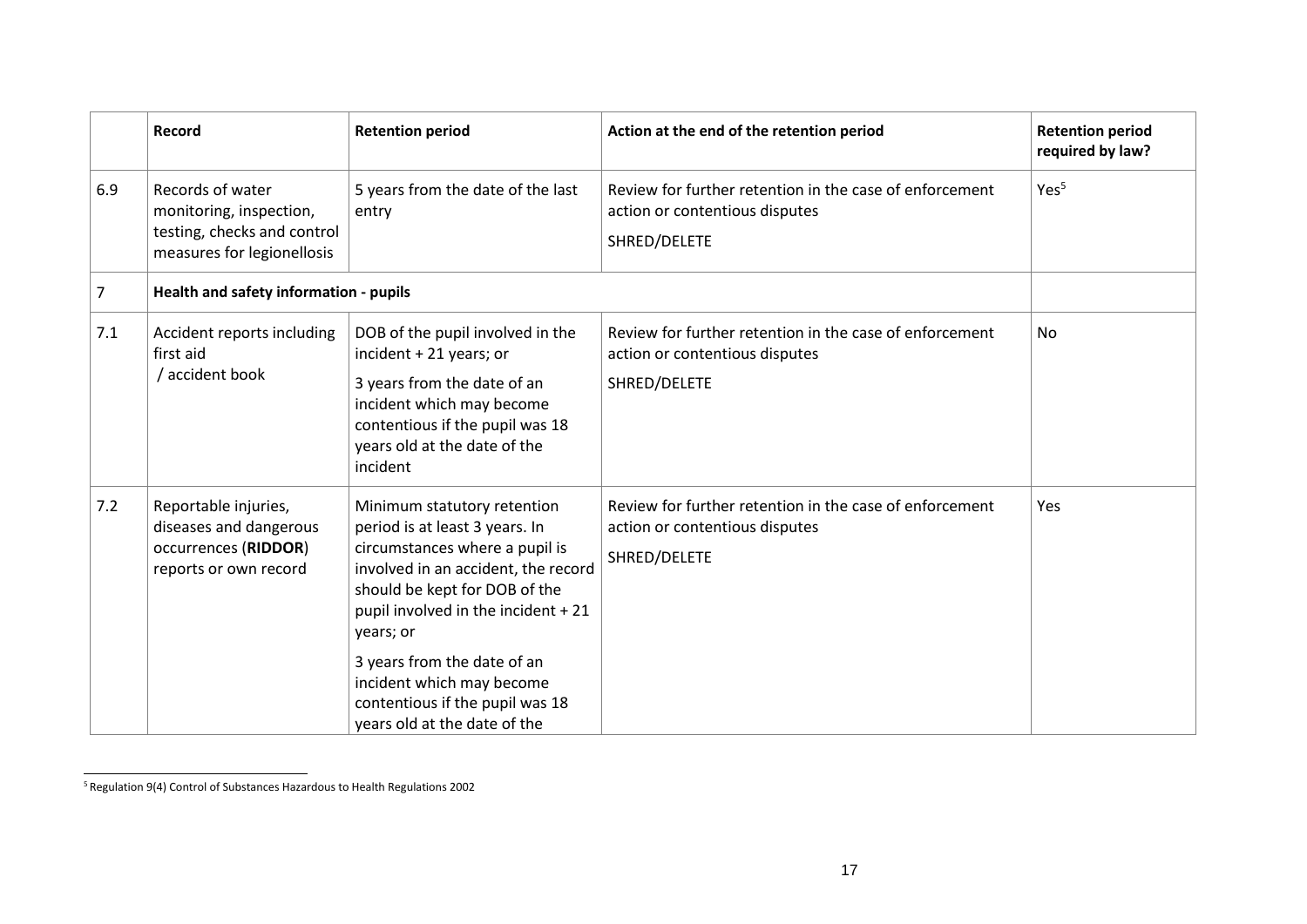|     | Record                                                                                                                                                                                                                                                                                                                                                                                                                                   | <b>Retention period</b>                                                                                                                                                                                | Action at the end of the retention period                                                                             | <b>Retention period</b><br>required by law? |
|-----|------------------------------------------------------------------------------------------------------------------------------------------------------------------------------------------------------------------------------------------------------------------------------------------------------------------------------------------------------------------------------------------------------------------------------------------|--------------------------------------------------------------------------------------------------------------------------------------------------------------------------------------------------------|-----------------------------------------------------------------------------------------------------------------------|---------------------------------------------|
|     |                                                                                                                                                                                                                                                                                                                                                                                                                                          | incident                                                                                                                                                                                               |                                                                                                                       |                                             |
| 7.3 | Incident investigations and<br>reports, risk assessments<br>and other relevant<br>documents where there<br>has been an accident or<br>incident                                                                                                                                                                                                                                                                                           | DOB of the pupil involved in the<br>incident + 21 years; or<br>3 years from the date of an<br>incident which may become<br>contentious if the pupil was 18<br>years old at the date of the<br>incident | Review for further retention in the case of enforcement<br>action or civil claims for personal injury<br>SHRED/DELETE | <b>No</b>                                   |
| 8   | <b>Generic health and safety records</b>                                                                                                                                                                                                                                                                                                                                                                                                 |                                                                                                                                                                                                        |                                                                                                                       |                                             |
| 8.1 | Risk assessments, records<br>of health and safety<br>arrangements, copies of<br>policies and procedures<br>General records of health<br>and safety auditing and<br>monitoring including fire<br>risk assessments, electrical<br>testing, PAT testing and<br>gas appliance testing<br>Training records and<br>copies of instructions or<br>information<br>Maintenance logs and / or<br>records of plant and / or<br>equipment plus safety | These should be kept for as long<br>as they remain relevant at least 3<br>years (in the absence of a specific<br>accident, incident, dangerous<br>occurrence or notifiable disease)                    | Review for further retention in the case of enforcement<br>action or contentious disputes<br>SHRED/DELETE             | No                                          |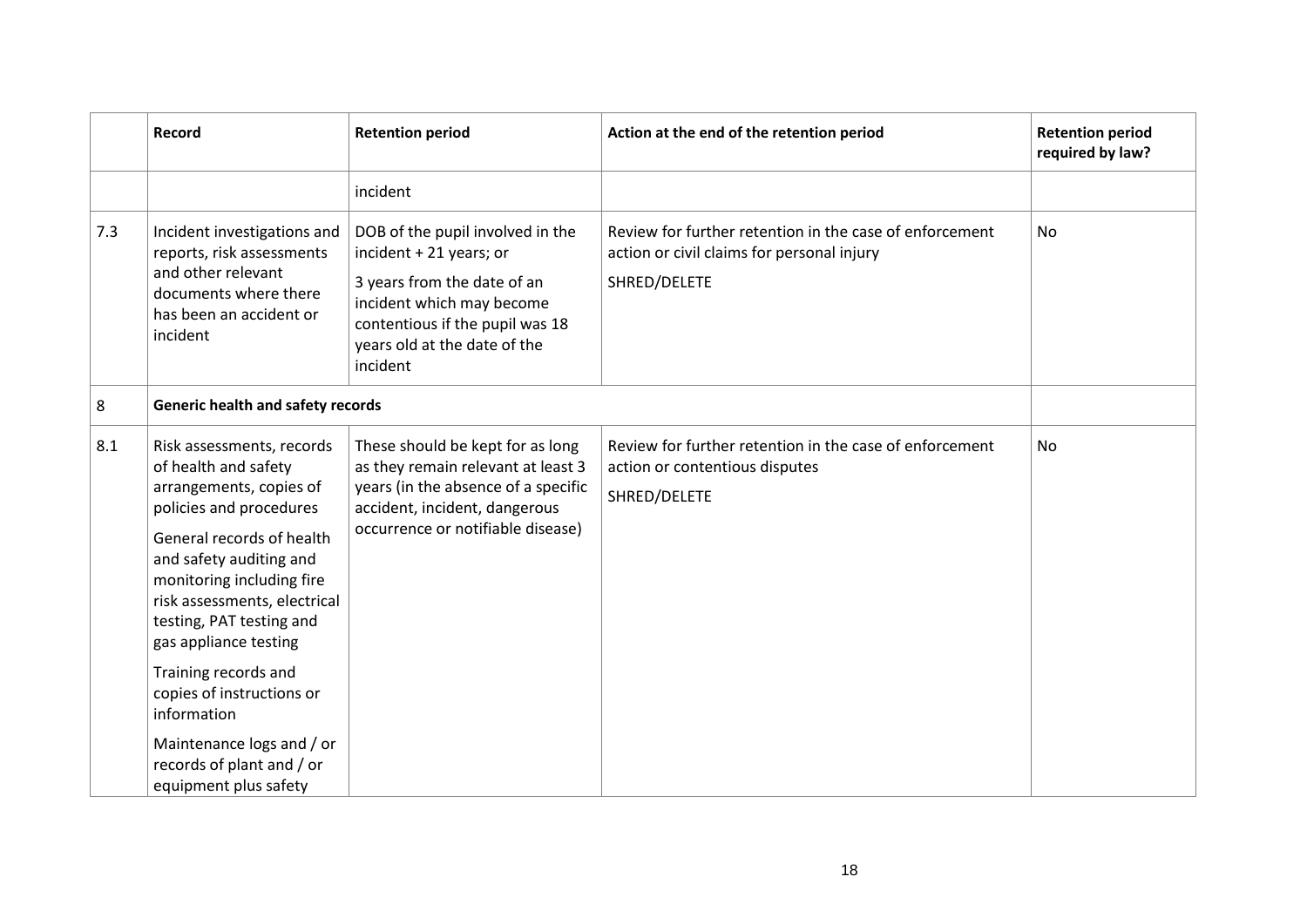|     | Record                                                                                                                                                                       | <b>Retention period</b>                                                                                                                                                                | Action at the end of the retention period                                                                  | <b>Retention period</b><br>required by law? |
|-----|------------------------------------------------------------------------------------------------------------------------------------------------------------------------------|----------------------------------------------------------------------------------------------------------------------------------------------------------------------------------------|------------------------------------------------------------------------------------------------------------|---------------------------------------------|
|     | manuals / notices /<br>instructions<br>Records of emergency<br>evacuations and fire drills,<br>fire safety risk assessments<br>and fire safety policy / fire<br>arrangements |                                                                                                                                                                                        |                                                                                                            |                                             |
| 8.2 | Copies of documents,<br>including health and safety<br>files, prepared pursuant to<br>the Construction (Design<br>and Management)<br>Regulations 2015                        | Records should be retained as<br>long as is reasonably necessary to<br>inform on future construction<br>projects at the Trust site - to be<br>confirmed by Estates Team                | SHRED/DELETE                                                                                               | N/A                                         |
| 9   | <b>Insurance</b>                                                                                                                                                             |                                                                                                                                                                                        |                                                                                                            |                                             |
| 9.1 | Insurance certificates and<br>schedules of cover                                                                                                                             | Indefinitely                                                                                                                                                                           | N/A                                                                                                        | <b>No</b>                                   |
| 9.2 | Correspondence with<br>insurers related to specific<br>accidents or incidents                                                                                                | If the incident involved a pupil -<br>DOB of the pupil involved in the<br>incident + 21 years; or<br>Disease claims or where there<br>have been allegations of abuse -<br>indefinitely | Review for further retention in the case of civil claims for<br>disease or personal injury<br>SHRED/DELETE | No                                          |
| 10  | Investigations, reviews and inquiries                                                                                                                                        |                                                                                                                                                                                        |                                                                                                            |                                             |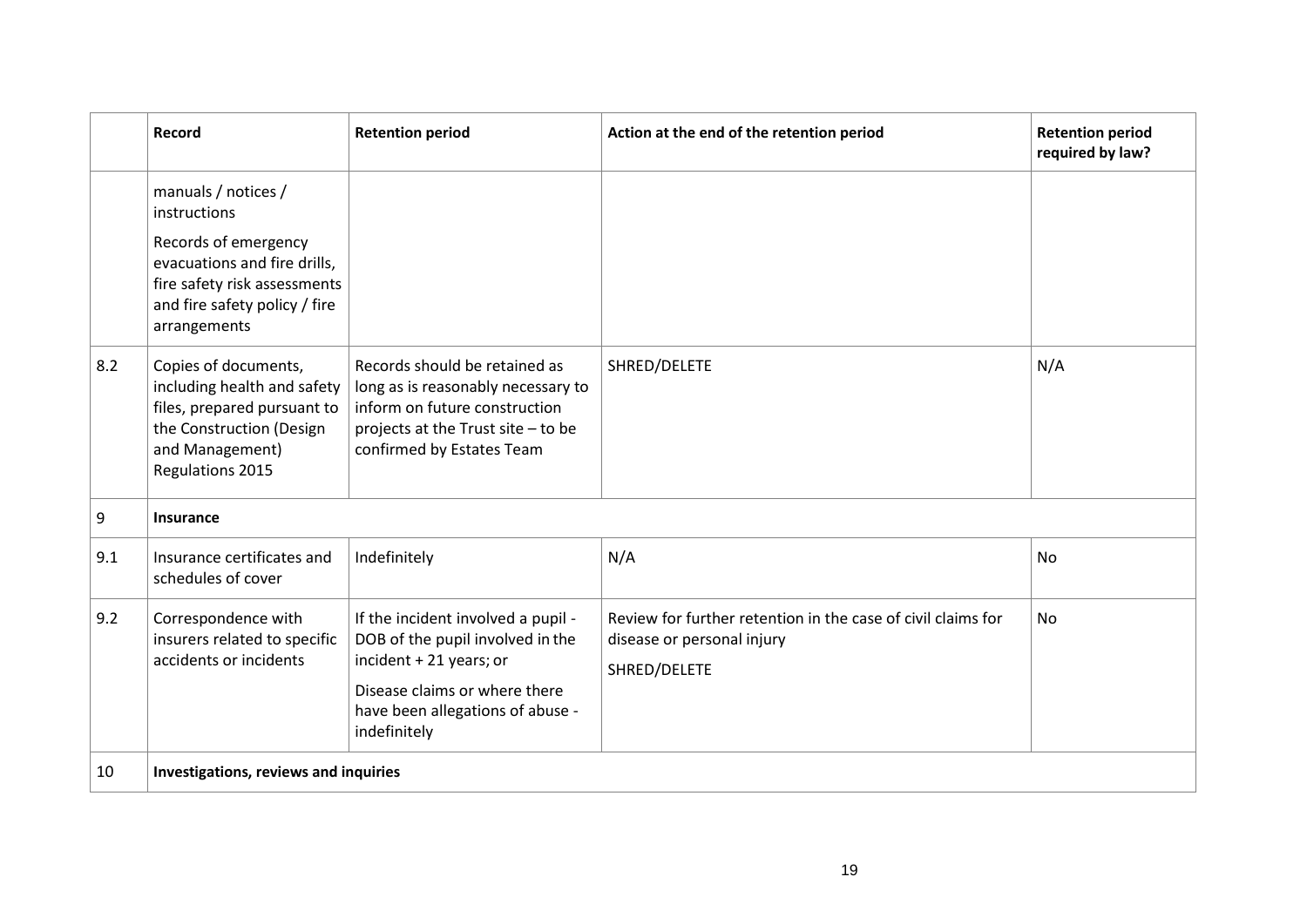|      | Record                                                                                                                                                                                                                                                                                                                                                                      | <b>Retention period</b>                                                                                                                                                                                                                                                               | Action at the end of the retention period                                                                               | <b>Retention period</b><br>required by law?                                       |
|------|-----------------------------------------------------------------------------------------------------------------------------------------------------------------------------------------------------------------------------------------------------------------------------------------------------------------------------------------------------------------------------|---------------------------------------------------------------------------------------------------------------------------------------------------------------------------------------------------------------------------------------------------------------------------------------|-------------------------------------------------------------------------------------------------------------------------|-----------------------------------------------------------------------------------|
| 10.1 | Documents relevant to<br><b>IICSA</b>                                                                                                                                                                                                                                                                                                                                       | Indefinitely                                                                                                                                                                                                                                                                          | Review once the Inquiry has been completed.                                                                             | No - unless the school<br>has received a formal<br>notice from IICSA <sup>6</sup> |
| 10.2 | Internal reports and<br>investigations into<br>accidents / incidents<br>Copies of reports<br>submitted to external<br>agencies / regulators such<br>as Ofsted, Health and<br>Safety Executive, Local<br>Authority, Education and<br>Skills Funding Agency etc<br>External reports, reviews,<br>investigations and inquiries<br>for example inquests and<br>public inquiries | Where the investigation / inquiry /<br>report has been necessitated as a<br>result of a specific incident - at<br>least 3 years.<br>Where there is a risk of<br>enforcement action and / or<br>criminal prosecution and / or a<br>civil claim and relates to pupil -<br>DOB +21 years | SHRED/DELETE                                                                                                            | <b>No</b>                                                                         |
| 11   |                                                                                                                                                                                                                                                                                                                                                                             |                                                                                                                                                                                                                                                                                       | Material kept for archiving purposes in the public interest or for historical research purposes or statistical purposes |                                                                                   |
| 11.1 | Records which do not<br>contain personal data, for<br>example, old photographs<br>of Trust buildings, title<br>deeds etc                                                                                                                                                                                                                                                    | Can be kept indefinitely                                                                                                                                                                                                                                                              | N/A                                                                                                                     | No                                                                                |

<sup>6</sup> Section 21 Inquiries Act 2005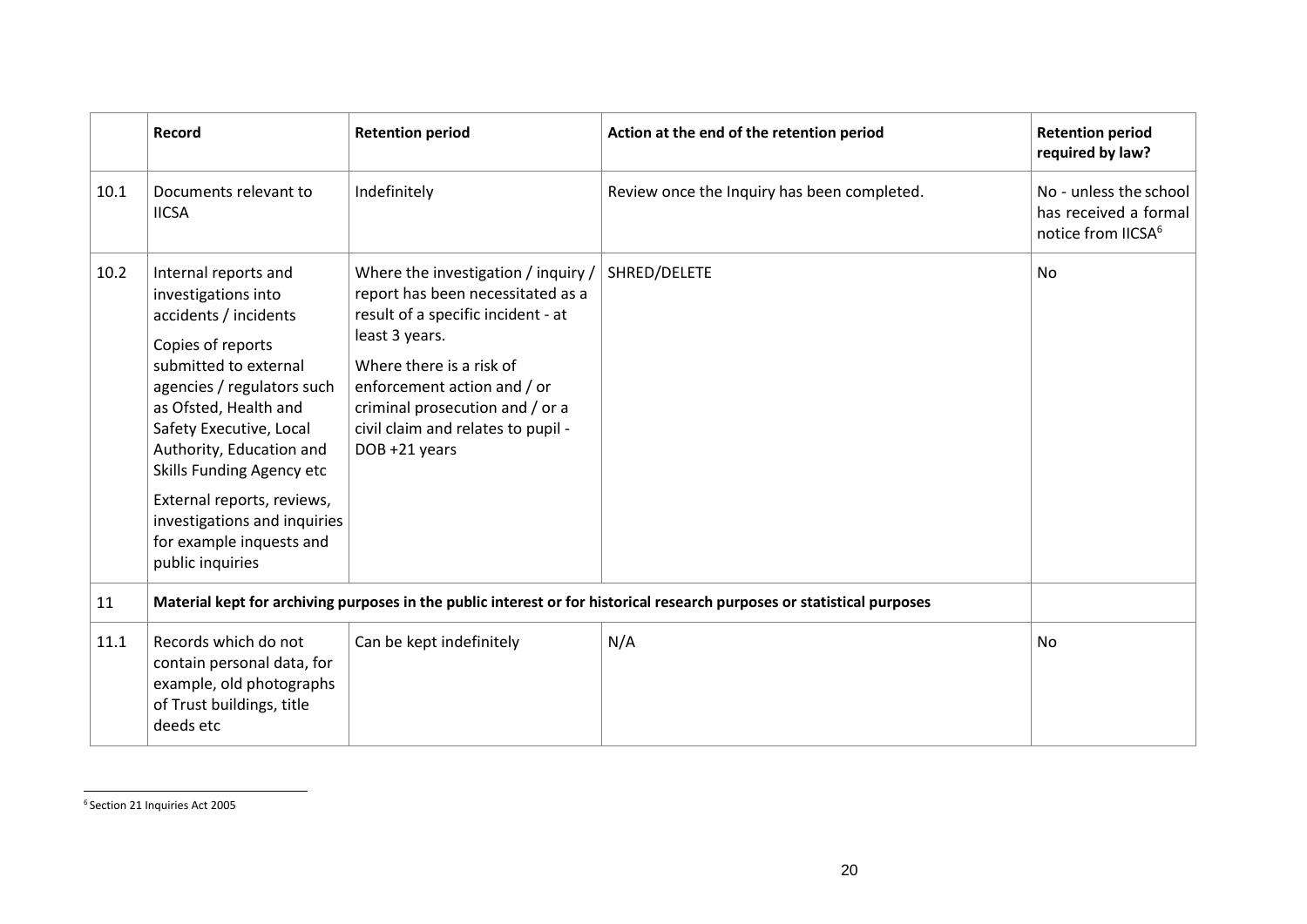<span id="page-20-0"></span>

|      | Record                                                                                                                                                                                                                | <b>Retention period</b>                                                                                                                                                                                                                                                                                                                                             | Action at the end of the retention period                                                                                                                                                                                                                                                           | <b>Retention period</b><br>required by law? |
|------|-----------------------------------------------------------------------------------------------------------------------------------------------------------------------------------------------------------------------|---------------------------------------------------------------------------------------------------------------------------------------------------------------------------------------------------------------------------------------------------------------------------------------------------------------------------------------------------------------------|-----------------------------------------------------------------------------------------------------------------------------------------------------------------------------------------------------------------------------------------------------------------------------------------------------|---------------------------------------------|
| 11.2 | Records relating to a<br>number of pupils, or the<br>Trust generally, such as old<br>class photographs, lists of<br>pupils attending the Trust<br>in any given year, Trust<br>prospectuses, newspaper<br>cuttings etc | Can be kept indefinitely                                                                                                                                                                                                                                                                                                                                            | N/A                                                                                                                                                                                                                                                                                                 | No                                          |
| 11.3 | Records concerning<br>specific pupils kept for a<br>valid reason. For example,<br>an award winning poem<br>written by a pupil.                                                                                        | Can be kept indefinitely subject to<br>the comments below.<br>This does not apply to routine<br>work produced by pupils which<br>should not be kept for longer than<br>the retention period set out in<br>section 2 above unless the Trust<br>has a specific reason for keeping it<br>and that decision can be justified,<br>accompanied by appropriate<br>consent. | N/A                                                                                                                                                                                                                                                                                                 | No                                          |
| 12   | CCTV, videos and photographs                                                                                                                                                                                          |                                                                                                                                                                                                                                                                                                                                                                     |                                                                                                                                                                                                                                                                                                     |                                             |
| 12.1 | <b>CCTV</b> footage                                                                                                                                                                                                   | 90 days                                                                                                                                                                                                                                                                                                                                                             | <b>DELETE</b><br>Review for further retention if the recording may be<br>required for any reason such as in relation to an incident or<br>accident involving any person.<br>CCTV footage may also be needed in relation to parental<br>complaints, disciplinary matters, pupil exclusions, bullying | <b>No</b>                                   |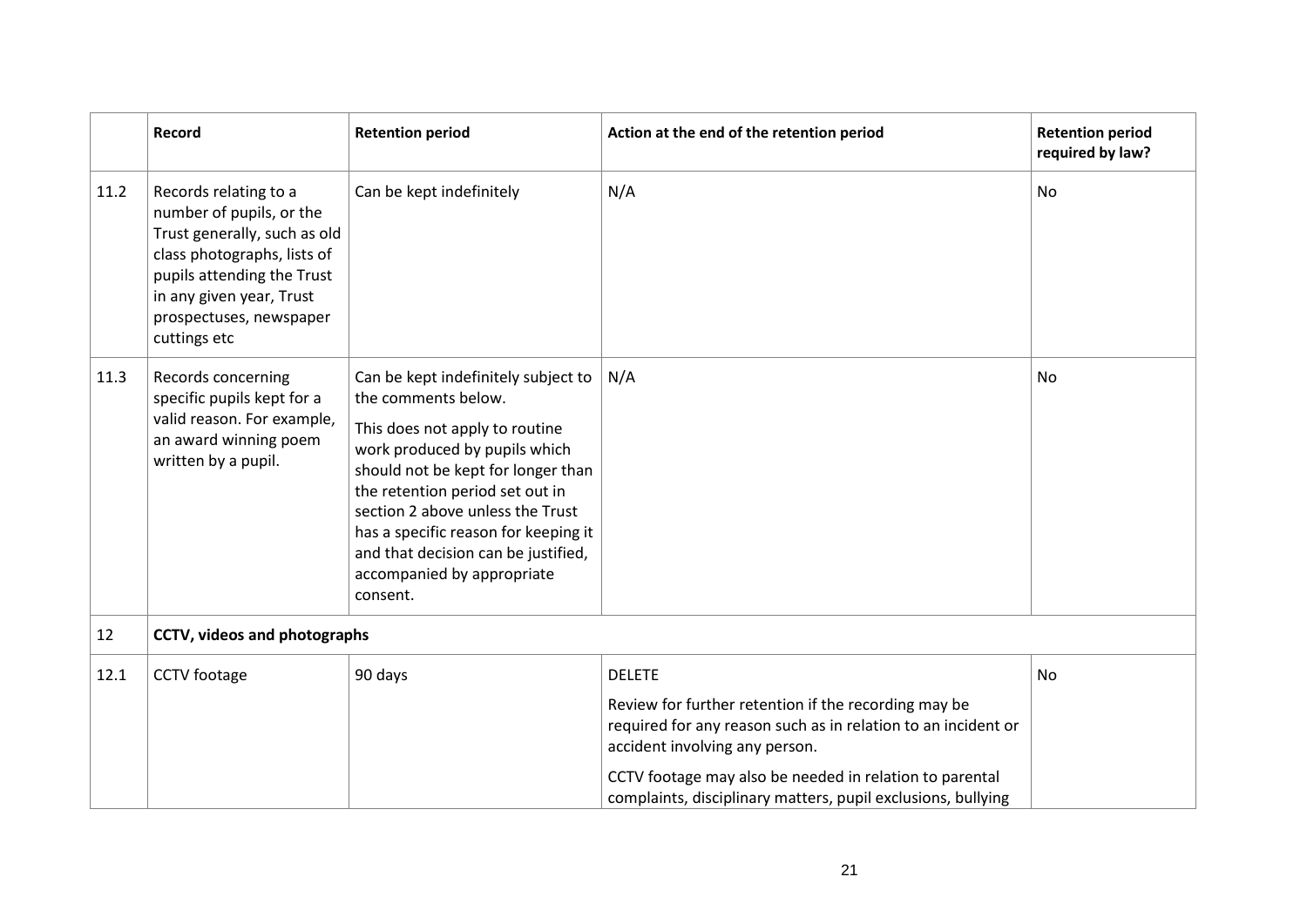|      | Record                                                                                                                                                                     | <b>Retention period</b>                                                                                                                                                                                                                                     | Action at the end of the retention period                                                                                                                                                                                                                                | <b>Retention period</b><br>required by law? |
|------|----------------------------------------------------------------------------------------------------------------------------------------------------------------------------|-------------------------------------------------------------------------------------------------------------------------------------------------------------------------------------------------------------------------------------------------------------|--------------------------------------------------------------------------------------------------------------------------------------------------------------------------------------------------------------------------------------------------------------------------|---------------------------------------------|
|      |                                                                                                                                                                            |                                                                                                                                                                                                                                                             | incidents or health and safety matters.<br>If a subject access request has been made for the footage it<br>must be retained.<br>The Trust should consider the relevant limitation periods for<br>claims being brought against the Trust and seek advice as<br>necessary. |                                             |
| 12.2 | Photographs of pupils for<br>internal administration<br>purposes e.g. to identify<br>the pupil or photographs<br>used on security passes                                   | These photographs should be<br>retained for as long as they are<br>required for the purpose for which<br>they were taken.                                                                                                                                   | SHRED/DELETE<br>Review for further retention in the case of relevance to<br>contentious disputes.                                                                                                                                                                        | <b>No</b>                                   |
| 12.3 | Photographs or videos of<br>pupils taken for marketing<br>reasons e.g. photographs<br>for use in the Trust<br>prospectus or a video of<br>pupils on the Trust's<br>website | These photographs and videos<br>should be retained for as long as<br>they are required for the purpose<br>for which they were taken.<br>If the Trust would like to retain the<br>images for historical reasons<br>please see the comments at 11.3<br>above. | SHRED/DELETE<br>Review for further retention in the case of relevance to<br>contentious disputes.                                                                                                                                                                        | No                                          |
| 12.4 | Photographs or videos of<br>pupils used as part of the<br>curriculum e.g. a video of a<br>drama lesson/<br>performance or as part of<br>an art project                     | These photographs and videos<br>should be retained for as long as<br>they are required for the purpose<br>for which they were taken.<br>If the Trust would like to retain the<br>images for historical reasons                                              | SHRED/DELETE<br>Review for further retention in the case of relevance to<br>contentious disputes.                                                                                                                                                                        | <b>No</b>                                   |